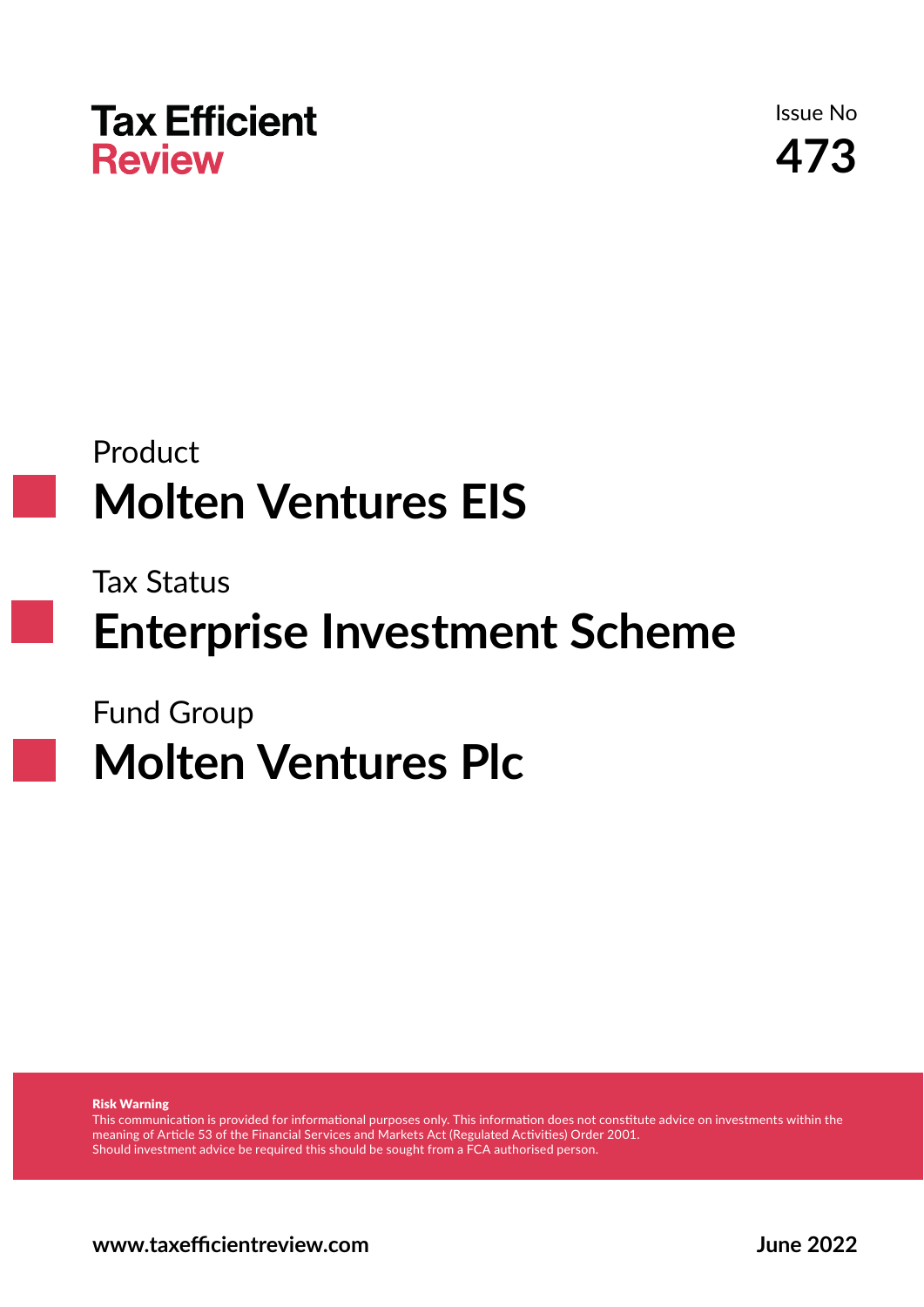### **Editors**

**Martin Churchill Hugh Rogers**

**Tax Effi cient Review is published by Tax Effi cient Review Ltd 35 The Park London NW11 7ST Tel: +44 (0)20 8458 9003 www.taxeffi cientreview.com**

### Copyright © 2022 Tax Efficient Review Ltd.

All Rights Reserved. The information, data and opinions ("Information") expressed and contained herein: (1) are proprietary to Tax Efficient Review Ltd and/or its content providers and are not intended to represent investment advice or recommendation to buy or sell any security; (2) may not normally be copied or distributed without express license to do so; and (3) are not warranted to be accurate, complete or timely.

Tax Efficient Review Ltd reserves its rights to charge for access to these reports.

Tax Efficient Review Ltd is not responsible for any damages or losses arising from any use of the reports or the Information contained therein.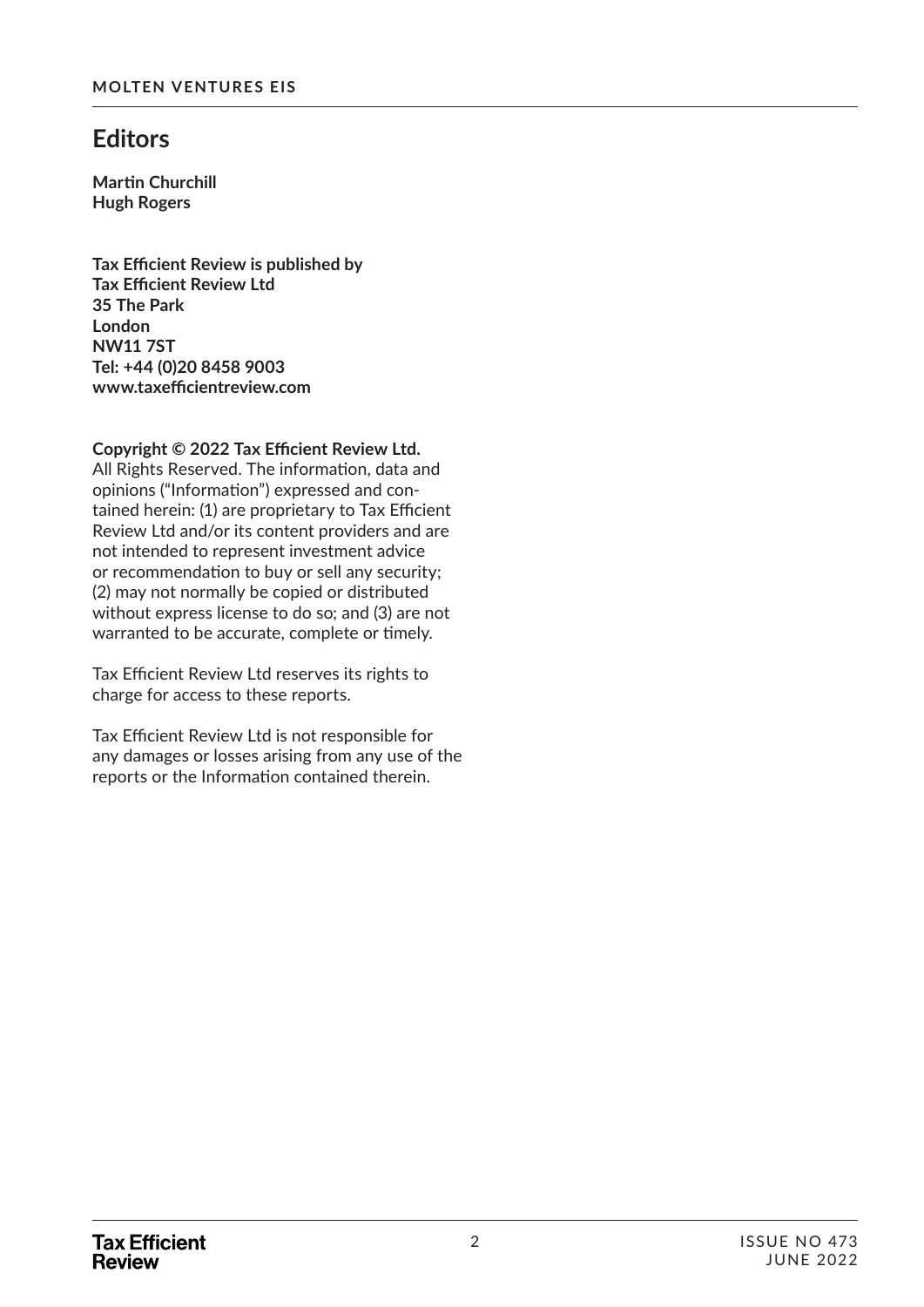### **Table of Contents**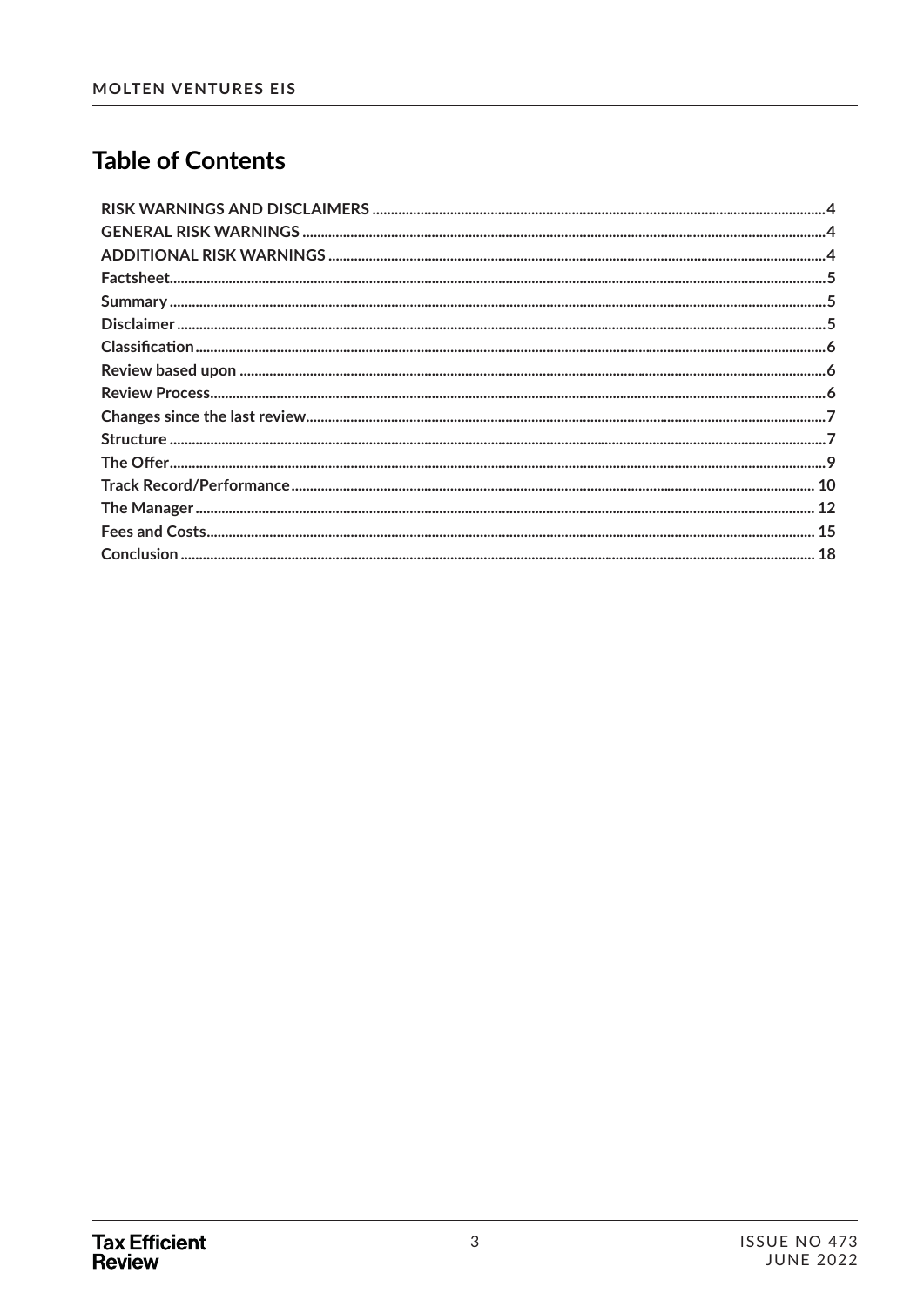### **RISK WARNINGS AND DISCLAIMERS**

This communication is provided for informational purposes only. This information does not constitute advice on investments within the meaning of Article 53 of the Financial Services and Markets Act (Regulated Activities) Order 2001. Should in- vestment advice be required this should be sought from a FCA authorised person.

Tax Efficient Review' (the "Review") is issued by Tax Efficient Review Limited ("TER"). The Review is provided for information purposes only and should not be construed as an offer of, or as solicitation of an offer to purchase, investments or investment advisory services. The investments or investment services provided by TER may not be suitable for all readers. If you have any doubts as to suitability, you should seek advice from TER. No investment or investment service mentioned in the Review amounts to a personal recommendation to any one investor.

### **GENERAL RISK WARNINGS**

Your attention is drawn to the following risk warnings which identify some of the risks associated with the investments which are mentioned in the Review:

### Fluctuations in value of investments

The value of investments and the income from them can go down as well as up and you may not get back the amount invested.

### **Suitability**

The investments may not be suitable for all investors and you should only invest if you understand the nature of and risks inherent in such investments and, if in doubt, you should seek professional advice before effecting any such investment.

### Past performance

Past performance is not a guide to future performance.

### Legislation

Changes in legislation may adversely affect the value of the investments.

### **Taxation**

The levels and the bases of the reliefs from taxation may change in the future. You should seek your own professional advice on the taxation consequences of any investment.

### **ADDITIONAL RISK WARNINGS**

### **Enterprise Investment Scheme offerings:**

- EIS companies are unquoted
- The value of EIS Shares can fluctuate and Investors may not get back their investment;
- There is no market for EIS Shares and Shareholders may not be able to realise their shareholding unless the EIS company is sold or floated on a recognised Stock Exchange. Dividends may not be paid
- Potential Investors should consider that past performance of the EIS Manager is no indication of future performance and there can be no guarantees that the EIS Company will meet its objectives.
- Investment in unquoted companies can offer good investment returns, but, by its uncertain nature involves a much higher degree of risk than investment in a quoted portfolio
- Whilst it is the intention of the EIS Directors that the EIS company will be managed so as to qualify as an EIS, there can be no guarantee that it will maintain such status. A failure to qualify could result in the Company losing the tax reliefs previously obtained, resulting in adverse tax consequences for Investors, including a requirement to repay the 30 per cent. income tax relief
- The past performance of investments should not be regarded as an indication of the future performance of an investment
- Levels and bases of, and relief from, taxation are subject to change. Such changes could be retrospective.
- From 6 April 2014 changes to scheme rules: For investments made on or after 30 November 2015, trades which consist substantially in making available reserve energy capacity, or using that capacity to generate electricity, will no longer be qualifying trades
- For investments made on or after Royal Assent November 2015, new legislation prevents all the following types of acquisitions from being a qualifying use of money:

- an interest in another company such that that company becomes a 51% subsidiary of the issuing company

- a further interest in another company which is already a 51% subsidiary of the issuing company - a trade

- intangible assets employed for a trade
- goodwill employed for the purposes of a trade
- For investments made on or after Royal Assent November 2015, there is an age limit on companies issuing EIS shares of 7 years from the date of first commercial sale, or 10 years in the case of a knowledge-intensive company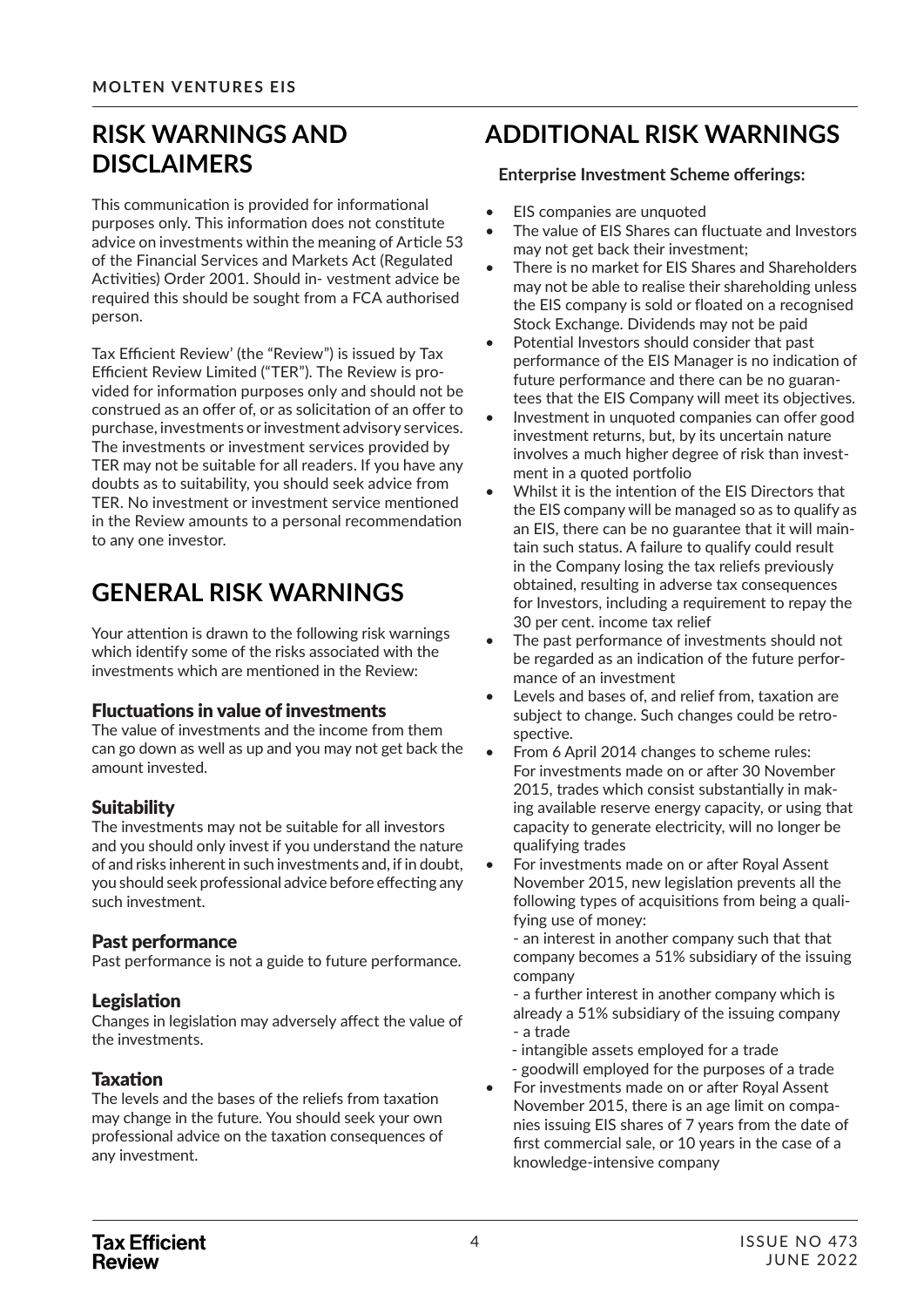### **Factsheet**

#### Molten Ventures EIS

From November 2021, Molten Ventures Plc is the new name for Draper Esprit Plc and the EIS and VCT products have now been re-named for the 2022-23 tax year onwards

| <b>Type</b>                    | <b>Generalist EIS</b>                                                                                                                                                                            |
|--------------------------------|--------------------------------------------------------------------------------------------------------------------------------------------------------------------------------------------------|
| Manager                        | Encore Ventures, a subsidiary of Molten Ventures Plc                                                                                                                                             |
| Custodian                      | <b>Mainspring Fund Services</b>                                                                                                                                                                  |
| Promoter                       | <b>RAM Capital LLP</b>                                                                                                                                                                           |
| Focus                          | Unapproved fund investing in growth/venture capital based companies                                                                                                                              |
| <b>Approved Fund Available</b> | No.                                                                                                                                                                                              |
| Minimum investment             | £25,000                                                                                                                                                                                          |
| Closing dates                  | Quarterly closes - 5th January, 5th April, 5th July, 5th October                                                                                                                                 |
| Issue costs                    | 2% (plus VAT)                                                                                                                                                                                    |
| Annual costs                   | 2% (plus VAT) per annum for years 1-5, partially deferred and contingent on<br>the receipt of sale proceeds. Reducing beyond year 5 so fees are payable only<br>on the cost of assets still held |
| Existing shareholder priority  | N <sub>o</sub>                                                                                                                                                                                   |
| Initial advisor charges        | If charged, these will be facilitated by the EIS on subscription.                                                                                                                                |

### **Summary**

### Table 1: Tax Efficient Review summary of offering Pros and Cons

| <b>PROs</b>                                                                                                                                 | <b>CONs</b>                                                                                                                                                                                                                                                              |
|---------------------------------------------------------------------------------------------------------------------------------------------|--------------------------------------------------------------------------------------------------------------------------------------------------------------------------------------------------------------------------------------------------------------------------|
| A good track record of generating successful<br>exits from EIS companies within the predicted<br>timescale                                  | Full deployment of investor capital can take up<br>to 18 months and has been taking that long in<br>recent months                                                                                                                                                        |
| Established venture capital manager with an<br>extensive network and international reach                                                    | The performance fee on successful exits is paid<br>on a deal-by-deal basis rather than total return to<br>investors, but there is a significant performance<br>hurdle to be reached first                                                                                |
| Invests in some of the largest fund raising permis-<br>sible within the EIS legislation and on the same<br>terms as institutional investors | Fees are paid by investors and the fund does<br>not make any charges to portfolio companies.<br>Whilst this reduces the investment amount on<br>which EIS relief is obtained, Molten Ventures say<br>it is an essential factor to maintain the quality of<br>investments |

### **Disclaimer**

This communication is provided for informational purposes only. This information does not constitute advice on investments within the meaning of Article 53 of the Financial Services and Markets Act (Regulated Activities) Order 2001. Should investment advice be required this should be sought from an FCA authorised person.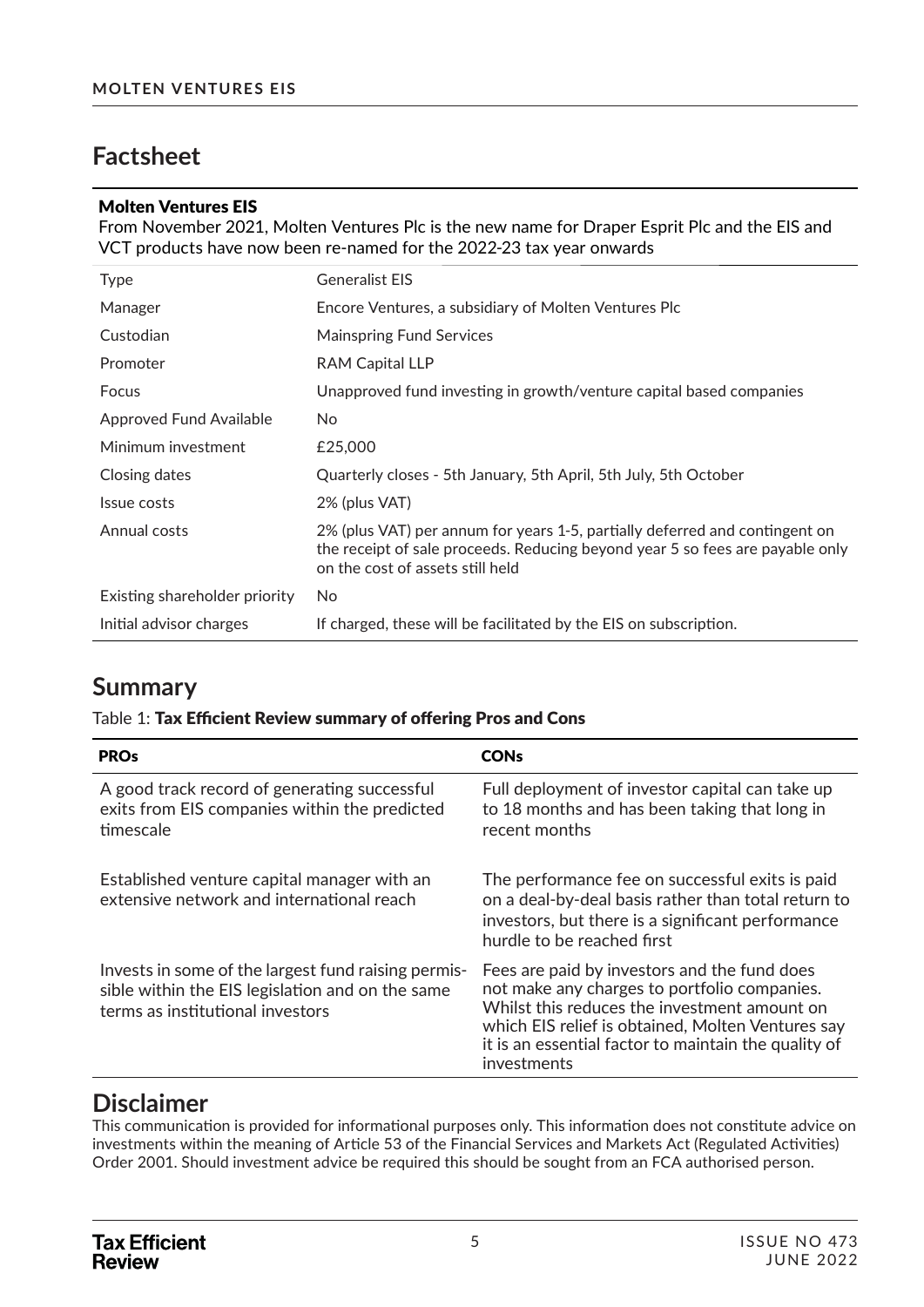### $Cl$ assification

Tax Efficient Review currently classify EIS managers using the following three categories:

- Established EIS managers with a track record in growth return EIS investments (e.g. MMC, Parkwalk, Molten/Draper)
- Established EIS managers who have had to change their investment strategy to making growth return investments (e.g. Puma, Great Point Media, Ingenious)
- EIS managers who make growth return EIS investments, but are without a significant

### **Review based upon**

This review is based upon the Draper Esprit EIS Information Memorandum dated November 2021, updated for the fund name change in the new Molten Ventures EIS Information Memorandum dated April 2022, and reporting

### **Review Process**

Tax Efficient Review has enhanced the contents of the EIS reviews to focus more on the areas of investment performance and underlying fees.

To increase the comparison of performance, we now include Table 3 which details and amalgamates how many investments the EIS manager has held and their performance across the following categorisations:

track record of investing in and exiting these investments

Molten Ventures (previously Draper Esprit) have been EIS managers since 2012 and have generated numerous profitable exits from investee companies. As such TER classify this offer as "**EIS Growth fund, established provider,** Non sector specific, with track record ".

based on the 30th September 2021 valuation date, phone calls and meetings with the investment team and data provided by Molten Ventures Plc (formerly known as Draper Esprit Plc).

- 1. Exited above cost (EAC creating a profit for investors)
- 2. Exited below cost (EBC creating a loss for investors)
- 3. Completely written-off (CWO resulting in no return for investors)
- 4. Still Held (SH)
- 5. Partially exited (PART)

### **Table 2: Molten Ventures funds under management as at 31/12/2021**

| <b>Product Name</b>           | Net assets | Annual Management fee                              | Still to be invested |
|-------------------------------|------------|----------------------------------------------------|----------------------|
|                               | Em         | Em                                                 | £m                   |
|                               |            | <b>EIS FUNDS</b>                                   |                      |
| EIS <sub>1</sub>              | £5.6m      | £Nil- no further fees                              | nil                  |
| EIS <sub>2</sub>              | £3.6m      | £Nil- no further fees                              | nil                  |
| EIS <sub>3</sub>              | £4.8m      | <b>£Nil-</b> no further fees                       | nil                  |
| EIS <sub>4</sub>              | £6.0m      | <b>£Nil-</b> no further fees                       | nil                  |
| EIS <sub>5</sub>              | £24.0m     | £Nil- no further fees                              | nil                  |
| <b>Molten Ventures EIS EG</b> | £198m      | 2% (for initial years, then reducing)              | £37.7m               |
|                               |            | NON EIS FUNDS THAT CAN CO-INVEST WITH EIS FUNDS    |                      |
| <b>VCT</b>                    | £88.7m     | 2.00%                                              | £10.6m               |
| <b>PLC</b>                    | £1,357m    | n/a                                                | n/a                  |
|                               |            | NON EIS FUNDS THAT CANNOT CO-INVEST WITH EIS FUNDS |                      |
|                               |            | None                                               |                      |
| <b>TOTAL UNDER MANAGEMENT</b> |            |                                                    |                      |
| Source: Molten Ventures EIS   |            |                                                    |                      |
|                               |            |                                                    |                      |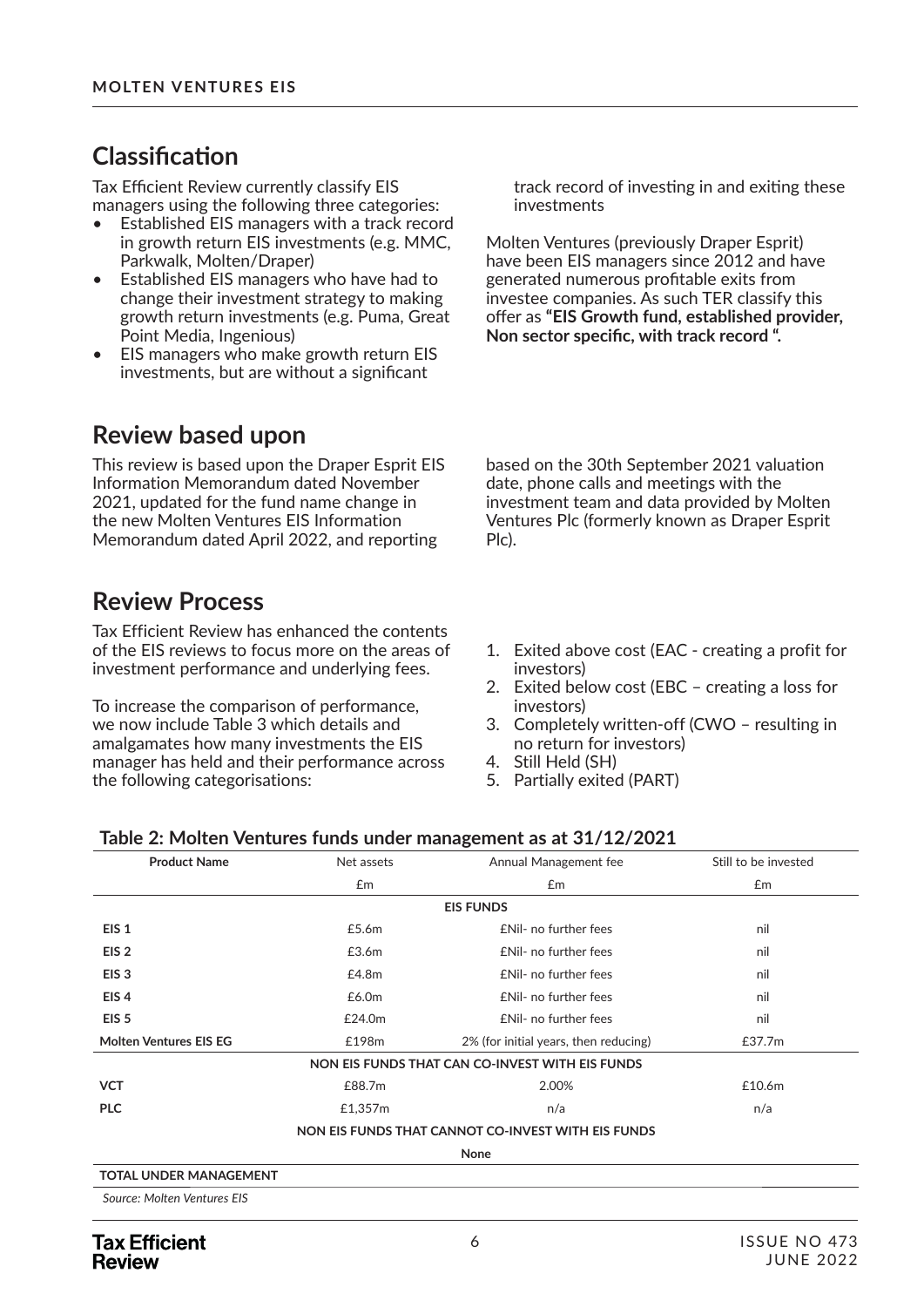We also now compare total five year predicted fees between products.

### **Changes since the last review**

This TER updates the current review (TER issue 464, March 2022), updating for the name change. Other than that, the changes below repeat what was included earlier this year. The TER score is unchanged in this re-issue of the review.

In November 2021 Draper Esprit Plc became Molten Ventures Plc. The EIS and VCT products have now been renamed and new Molten Ventures EIS fund documents have been issued

Simon Cook, an original co-founder of the business (together with Stuart Chapman) has left the firm following a planned transition period. Martin Davis took over from Simon as CEO of Molten Ventures Plc in 2019 and led the firm's move from AIM onto the main listing of the LSE in 2021 and its subsequent inclusion in the FTSE 250.

Since the last full review, Molten Ventures Plc (then under its previous name) has acquired 100% ownership of the FCA Authorised Fund Management entities for Molten Ventures EIS (formerly Draper Esprit EIS) and also Molten Ventures VCT (formerly Draper Esprit VCT). Whereas previously there were different managers, different teams and arguably some degree of competition between EIS and VCT, the tax advantaged funds now operate within Molten Ventures Plc as their parent organisation and the

### **Structure**

This offering is classified by the provider as a non-UCIS discretionary managed investment service. TER by reviewing the product does not validate, ratify, endorse or confirm its classification.

Companies that are hoping to attract subscriptions under the EIS can seek an assurance from HMRC, in advance of inviting applications for shares, to the effect that it is accepted that the conditions of the scheme will be satisfied. The response to a request for an assurance will take the form of a statement as to whether, on the basis of the information provided, HMRC would be able to authorise the company to issue certificates under ICTA/

teams for the EIS and VCT products have been integrated together. Investors have a choice of tax wrapper through which to access a common investment strategy.

There is a single, combined Molten Ventures investment team and the EIS and VCT funds co-invest with the balance sheet of the Plc, and sometimes in syndicates with other fund managers, in EIS/VCT Qualifying deals.

In July 2021 Molten Ventures Plc moved to a main market listing on the London Stock Exchange the FTSE 250 index in September 2021 with a market capitalization of £1.6bn.

All of the earliest vintages of the EIS funds are now consistently at, or approaching, £1+ in distributions to investors for each £1 invested (plus EIS reliefs in addition) and still have significant unrealised holdings where the manager will seek to optimize exits for these remaining assets.

Since the previous Molten Ventures EIS review, the team raised £27m in the 2019/20 tax year and, £36m in 2020/21, which rebounded quickly following lower fund raising at the end of the prior tax year owing to coronavirus impacts

S306 (2) or ITA/S204 in respect of the shares to be issued, following receipt of a form EIS1 satisfactorily completed. For this Fund, we are told that no investment will be made into a company unless advance assurance has been received prior to the date of investment.

The Molten Ventures EIS Fund is an unapproved fund so tax relief will only be available from the date of the underlying EIS investments. The risk for investors in an unapproved fund is that they cannot be sure how much tax relief will be available in a certain tax year, as it is driven by the investment rate of the provider, nor when they will become fully invested. Please note Tax Efficient Review does not give tax advice.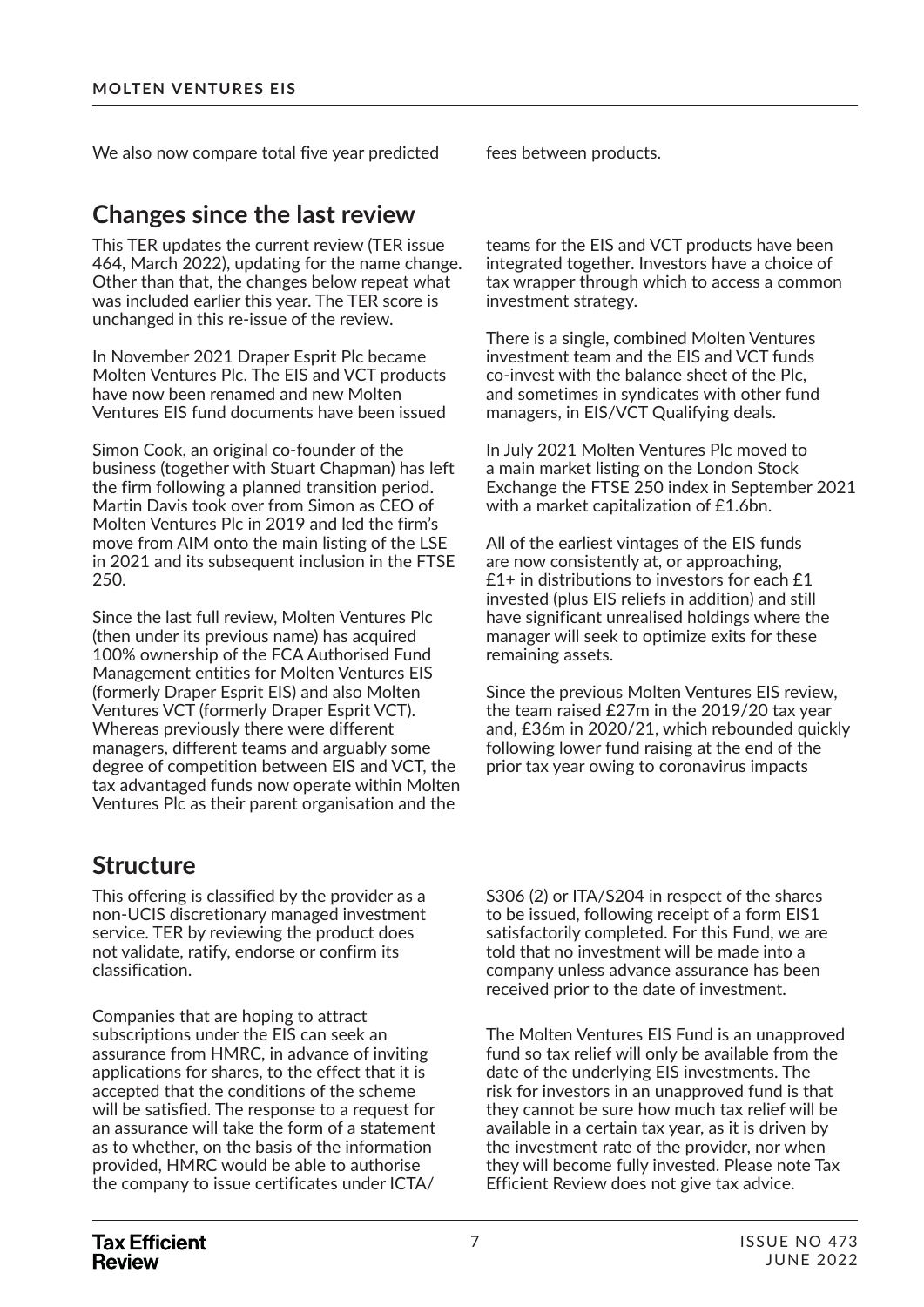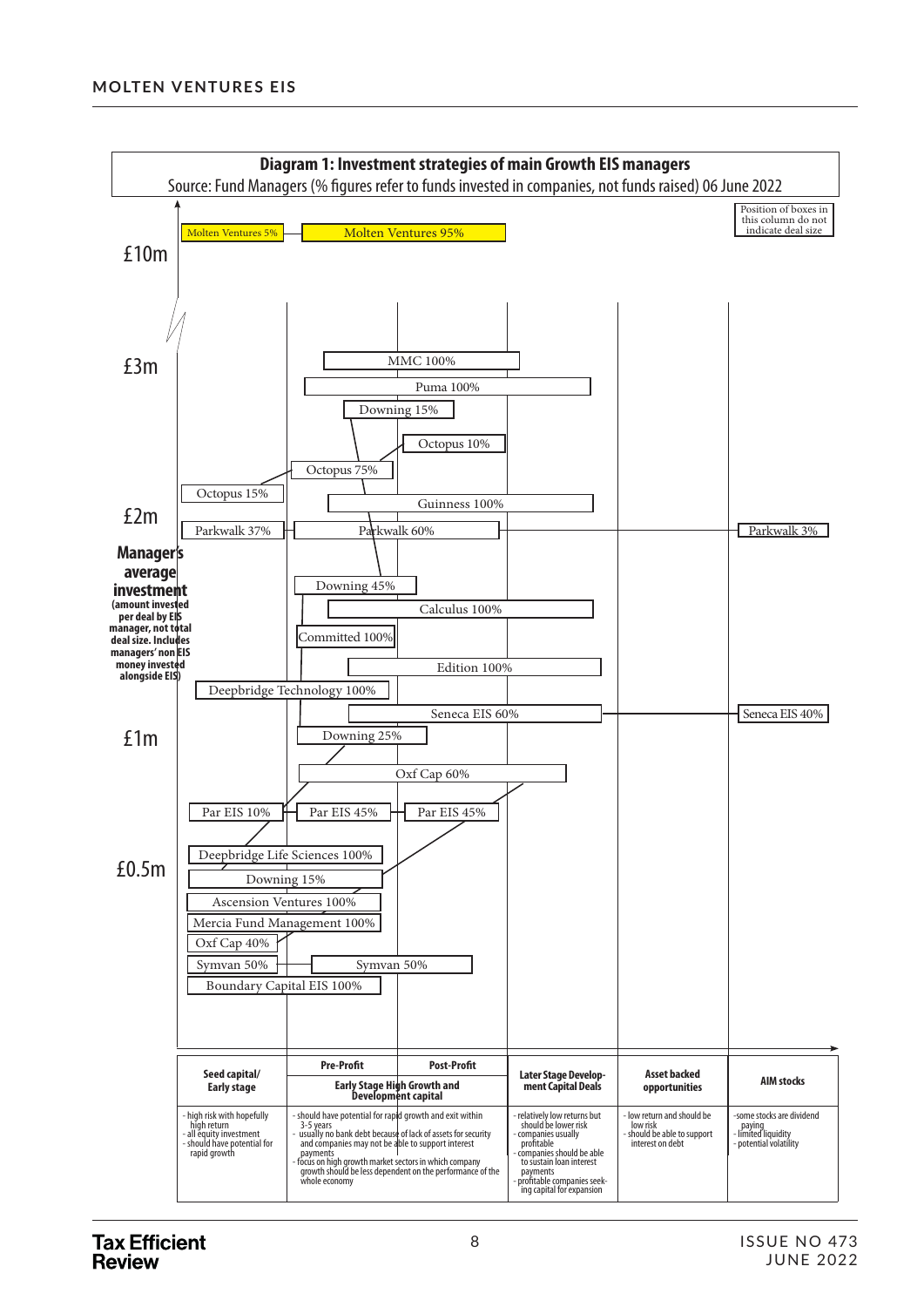The Molten Ventures EIS programme has been managed from inception in 2012 by Encore Ventures LLP, which is independently regulated and authorised by FCA. In 2020 Molten Ventures Plc (under its previous name) acquired the

**The Offer** 

Molten Ventures EIS is known to focus on larger and later stage investment rounds in syndicated deals that would otherwise generally beyond the reach of most EIS managers. The fund intends to invest in 8-12 companies for each fund raising close within 12-18 months of each close.

The fund manager sees its EIS investment strategy as differentiated because it offers private investors participation in investments through the same processes, and meeting the criteria, for a large publicly-listed venture capital fund run by an established manager with a strong exit track record. This hopefully might provide quality deal flow, including later stage investments into growth rounds for companies which have substantial revenues and high growth rates.

The fund has a co-investment strategy to invest alongside other funds and managers, including an internal deal sharing agreement with Molten Ventures PLC and the Molten Ventures VCT.

Molten Ventures Plc moved to a main market listing on the London Stock Exchange in 2021 subsequently entered the FTSE 250 index in September 2021.

Molten Ventures first entered the EIS market following changes in the 2012 Budget which expanded the number of employees an EIS qualifying company could have from 50 to 250. At a stroke, this enabled a lot of the companies that Molten Ventures were investing in to become EIS qualifying. Therefore, the investment strategy they have pursued since the launch of the first Molten Ventures EIS fund in 2012 has really been unchanged since 2006.

So how has this strategy performed for investors? The funds have achieved 14 exits to date, of which 10 have been profitable outcomes ranging from 1.3x - 10x gross return vs cost. Set against these 10 profitable exits, only 4 investments have returned less than their cost, with only one where there was a nil outcome, and the others

partnership interests of the two Managing Partners in Encore Ventures LLP (Richard Marsh and David Cummings) and became the 100% ultimate owner of the manager.

achieving a 0.2x-0.96x recovery of capital (with EIS reliefs in addition to this). This profile with its high proportion of profitable outcomes is worth noting and comparing against earlier stage investment strategies where a higher failure rate for investments is expected.

The Molten EIS team tell us that there have been no company failures arising from the coronavirus pandemic and the portfolio, overall, has been a beneficiary of the accelerated shifts in technology, eCommerce and digital adoption that reflect core components of the fund's' investment strategy.

The funds have seen exits in the past year which according to the manager were at early stages last year in processes that were paused when coronavirus hit. The positive impact however for one of these, SportPursuit, was that it navigated a very difficult operating environment to consistently achieve record results last year leading to a higher outcome for investors than might have been achieved 12 months earlier.

Within the portfolio, Graphcore, a semiconductor business developing a new silicon chip architecture for Machine Learning (ML) and Artificial Intelligence (AI) applications was valued at \$2.8bn in its latest funding round. And Thought Machine, a software business developing 'cloudbased' core banking reached a \$1bn+ valuation following an investment round that included J. P. Morgan.

Most recently, as this report was being produced, the acquisition of portfolio company Bright Computing by NASDAQ-listed Nvidia was announced.

By way of recent examples of larger and/or late stage deals which the Molten Ventures team have invested in:

**• Graphcore Ltd:** now has a most recent valuation of \$2.8bn. Graphcore is a semi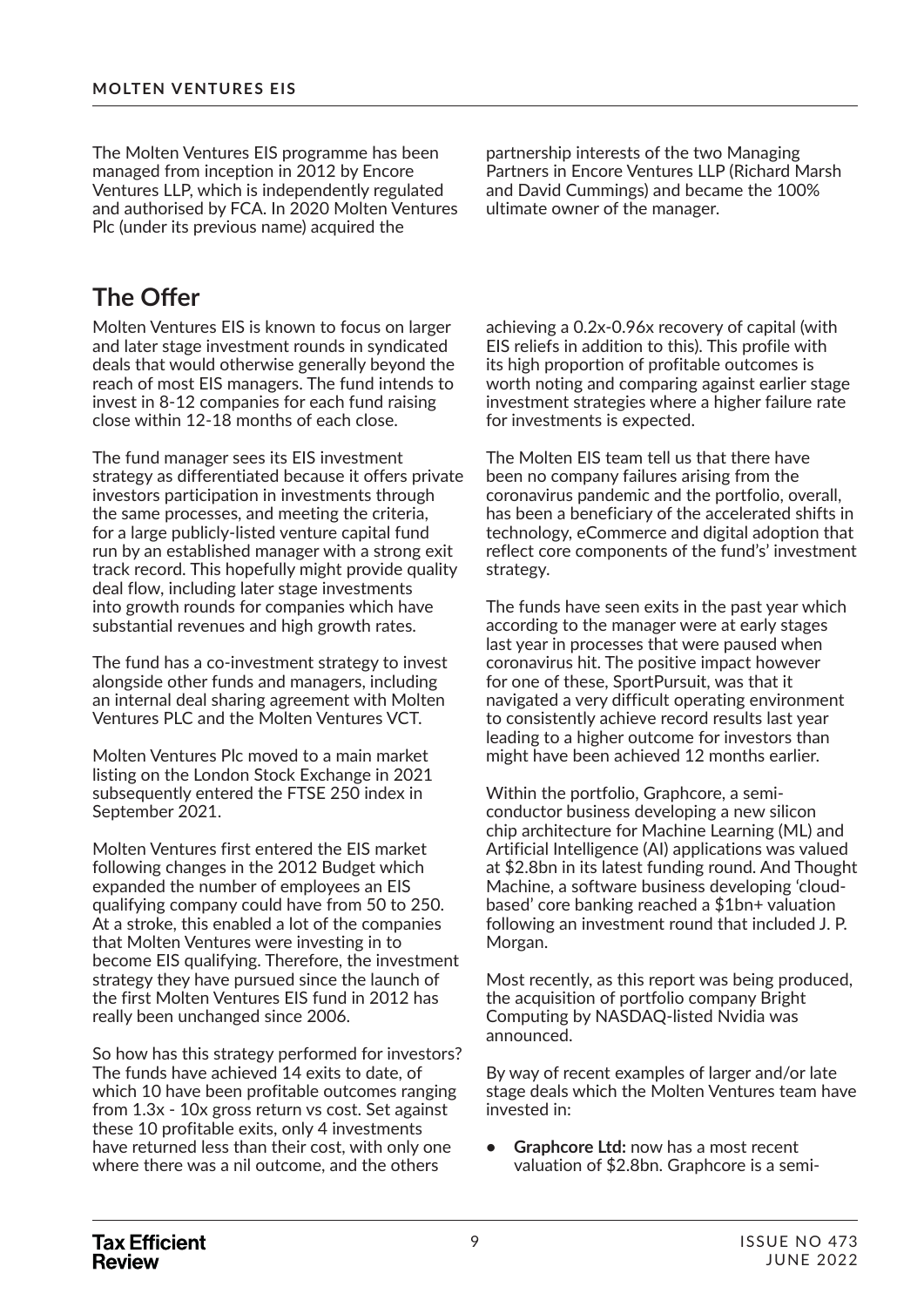conductor business that aims to deliver up to 10-100x faster speeds for artificial intelligence (AI) and machine learning (ML) processing. The EIS funds invested as part of an overall investment round of \$30m from a syndicate which included leading UK and US venture capital funds, as well as Samsung and other strategic investors. Graphcore has now gone on to raise over \$500m in funding from investors including Microsoft and Silicon Valley-based Sequoia Capital **PodPoint Ltd:** a portfolio company which was sold to EDF Energy, having established a position as one of the UK's leading providers of electric vehicle ("EV") charging points. PodPoint has developed one of the UK's largest public networks, connecting EV drivers with hundreds of charging stations nationwide, in addition to installing its products at home for customers of major automotive brands

- **Thought Machine Ltd:** The EIS funds first invested in 2020 as part of a funding round that was led by Molten Ventures and reported as an \$83m investment round, which demonstrates the scale of deals that the firm can lead and that the EIS fund can access. Thought Machine is a software business that is developing next generation core banking software built using modern, flexible, cloud computing-based technologies and design approaches to replace legacy IT systems. In November 2021 the company announced a further \$200m funding round including J. P. Morgan as a strategic investor, that resulted in another \$1bn+ valuation company in the portfolio
- **Back Office Technologies Ltd** (t/a Form3): The EIS funds first invested in 2019 and again 16 months later in 2020. The company is another 'Fintech' software business serving the finance sector and enabling account to account payments, again via a cloud computing-based software architecture that

### **Track Record/Performance**

Performance measurement in the Generalist EIS area is difficult to measure and this is down to a number of factors:

• Generalist EIS providers have moved away from raising funds in tranches where all

can be rapidly integrated into other systems and workflows. In September 2021 the company announced a new funding round of \$160m led by Goldman Sachs which resulted in an 8x uplift in (unrealised) valuation for the fund's initial investment and over 3x for the second investment

The Molten Ventures EIS fund will typically focus it's investment strategy on the following sectors:

- **1. Consumer Technology**: companies with exceptional growth opportunities in national or international markets that are underpinned by new consumer facing products, innovative business models and proven execution capabilities
- **2. Enterprise Technology**: companies developing the software infrastructure, applications and services that drive productivity improvements, convenience and cost reduction for enterprises
- **3. 'Deep Tech' Hardware:** companies developing differentiated technologies that underpin advances in computing, consumer electronics and other industries
- **4. Healthcare:** companies leveraging digital and genomic technologies to create new products and services for the health and wellness markets

Historically, the Molten Ventures EIS funds have held back a portion of the fund (10%) as a reserve to provide follow-on funding to companies to protect investors from future dilution where companies need support. This follow-on funding is expected to be EIS Qualifying but may occur in later years. Now, however, this follow-on reserve has been made an option and investors may choose to opt-out and accelerate the deployment of their capital.

**Tax Efficient Review Strategy rating: 29 out of 30**

investors received holdings in the same set of investee companies (and where performance of the set of companies could be measured) and have moved to multiple closings. This means that investors have more individual portfolios.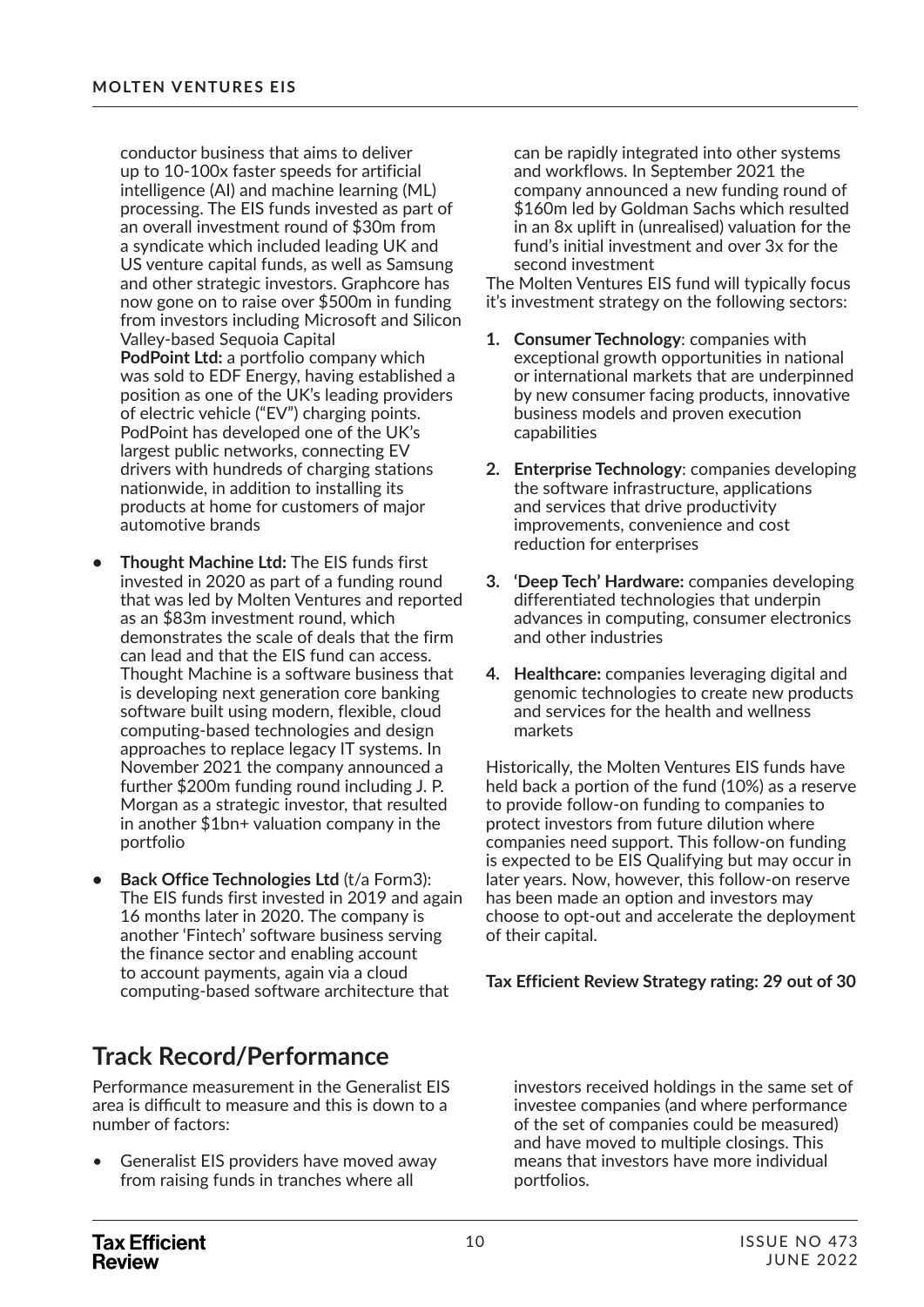- Some providers are reluctant to provide data on individual portfolio performance claiming that, in some instances, poor performance can be down to pressure from investors to invest quickly and therefore ending up with little diversification which can lead to poor performance.
- With very few exits, performance becomes driven by manager valuation of unquoted holdings.
- There are multiple variations to performance measurement, for instance methodology (Internal Rate of Return, multiple of cost) and whether fees and tax breaks can be included or excluded from the calculation.

As part of our review process, we normally compile a performance measure showing, for each year of investment since 2013, figures for "Cost", "Total Value (Realised & Unrealised)" and "Gross Multiple of investments purchased in the year" as a multiple of cost.

As the earlier Molten Ventures EIS funds are maturing and generating their own track record alongside the long standing Molten Ventures track record, they have generated 14 exits to date, of which 10 were profitable outcomes from 1.3x up to 10x, and 4 which returned less than their investment cost.

Within the investments that did not return their investment cost, three were partial recoveries of capital and one was a nil outcome for investors. The investments are, and remain, risk equity, but this ratio of successes is demonstrating a different return profile when compared with earlier stage and seed investment strategies that have been more common with EIS. The 2018 Grapeshot exit has shown that Molten Ventures's late stage investment strategy does not restrict the upside from these investments (c.10x was achieved in this exit).

It is encouraging to see a flow of exits coming through from the manager's EIS funds. The exit track record of Molten Ventures as a group has been consistently strong over the years, albeit a substantial portion of this exit track record was historically for investments that pre-dated the EIS programme. There is now evidence coming through that the manager's EIS investments are also leading to successful and timely exits. The manager's first EIS fund was invested during 2013. In total, the EIS funds have invested in 45 companies as at 30th September 2021, of which 14 have been realised at the time of writing

The ratio of profitable exits vs non-profitable is approximately 2:1, and there have been partial cost recovery from the non-profitable outcomes. This is consistent with the long run track record of the investment strategy that is also followed by Molten Ventures Plc and was set out in its IPO admission document.

Successful exits (1.3x to 10x gross investments return vs cost, including escrow / earnout, prior to performance fee):

- Neul (2.0x gross return) via an M&A exit to Chinese telecoms giant Huawei
- Datahug (1.3x gross return) via an M&A exit to NASDAQ-listed Callidus Cloud
- Conversocial (1.4x gross return, 0.8x for an earlier investment; profitable overall) via an M&A exit to NASDAQ-listed Verint Systems
- Horizon Discovery (two separate exits for two separate original investments, a 2.0x gross return, and a 2.7x gross return) via a sale of shares following IPO and the expiry of the EIS 3 year holding periods
- Unbound  $(2.5x$  gross return) via an optional exit for investors who had the opportunity to sell their shares to Molten Ventures Plc during a 2017 financing round
- PodPoint (2.7x gross return, and 2.2x gross return for a later investment) via an M&A exit to utilities company EDF Energy
- SportPursuit (4.7x gross return, and 2.8x gross return for a later investment round) via a sale to private equity investor BD Capital
- Bright Computing (4.9x gross return, and 2x gross return and 2.4x gross return for earlier investment rounds) via an M&A exit to NASDAQ-listed Nvidia
- Tails (10x gross return, and 5x gross return for a later investment round), via an M&A exit to Purina Petcare, a subsidiary of Nestlé
- Grapeshot  $(-10x)$  gross return, and  $-5x$  gross return for a later investment round, subject to USD FX rate for the final escrow payment) via an M&A exit to NASDAQ-listed Oracle.

The high multiple exits from Grapeshot and Tails show that the investment strategy, and the firm's portfolio and exit management, can deliver high return multiples as well as numbers of exits. The Molten Ventures investment team and style is described as experienced, hands-on investors that will act early and work hard to find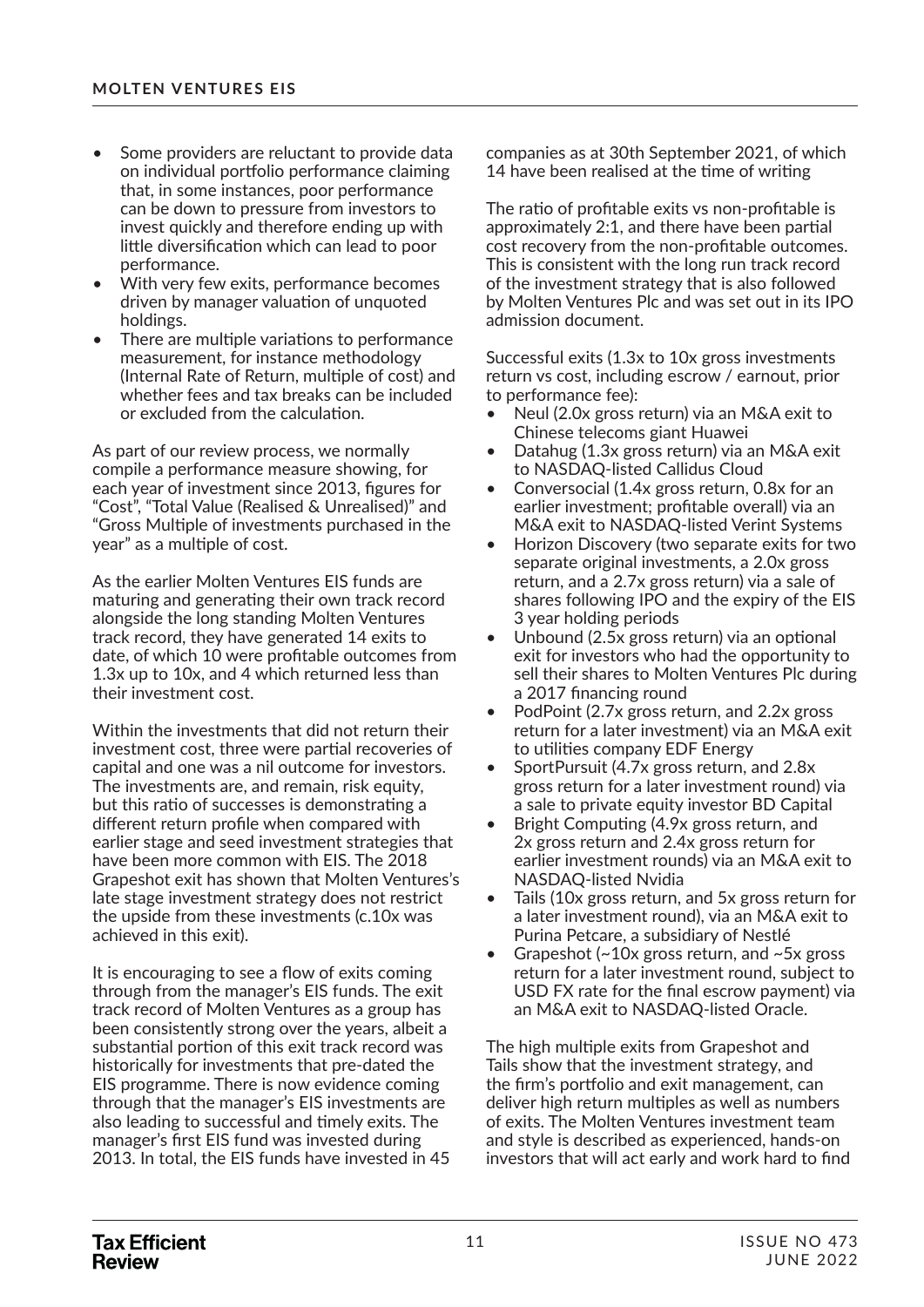successful outcomes via M&A for investments that have not performed to plan. The partial cost recoveries from Premfina, Aveillant and Campanja come from pro-active portfolio management to secure modest M&A transactions and exits rather than allowing the companies to fail. This is also demonstrated in the exit of Datahug which is described as "securing a profitable exit from an underperforming investment".

Non-profitable / partial recovery investment outcomes (0x-0.4x):

- Achica (initially sold to Worldstores in a stock transaction, equivalent to  $\sim 0.45x$ of investment cost, excluding EIS reliefs). Ultimately Worldstores was acquired by Dunelm Group Plc in a low value transaction that yielded a 0x outcome for the EIS investment through this second transaction.
- Campanja (0.4x gross return) via an M&A exit to a private company.
- Aveillent (0.2x gross return) via an M&A exit to Thales.
- Premfina (0.9x) gross return) via an M&A exit to a private equity buyer.

We asked the manager to provide data on exits which have already been achieved to date from EIS investments. This is shown in Table 8. As can be seen, there have been a large number of exits to date.

Table 6 shows the data for each cohort/tranche

### **The Manager**

Molten Ventures is one of the largest and most active venture capital investors in Europe and the combined investment deployment in its financial year to 31st March 2022 is expected to be £300- 400m+ across the group vehicles (Plc, EIS, VCT).

Molten Ventures, remains a member of the Draper Venture Network which is a collective of independent funds that operate across 30 cities on 4 continents, and cooperates on investment diligence, market intelligence, corporate relationships, co-investments and supporting portfolio companies' international expansion. The Draper Venture Network has offices in Silicon Valley and a team of business development executives available to assist any network portfolio company. An annual CEO conference is held (in pre-pandemic times and hopefully will resume) with attendance by 100s of CEO's and business development executives of important

of investments which Molten Ventures have made since 2013. Table 7 shows the list of existing investments within the Molten Ventures portfolio.

Table 9 shows the percentage split of the portfolio by the changes to the valuations. The majority of the portfolio is covered by either being held at cost or up-rated in value.

Table 10 shows the sector split of the portfolio with technology and healthcare taking up dominant positions across the investments. Table 11 shows the split of the portfolio by stage of investment, and this reflects one of the defining characteristics of the Molten Ventures EIS offer of investing in the larger/later stage companies permissable within the EIS legislation.

In summary, the track record of the Molten Ventures EIS has been impressive and early investors will quite rightly be happy with the returns they have seen. These returns have been derived from successful exits such as Grapeshot, Tails and sportPursuit. Later investments in more recent years are yet to show such promise, which is to be expected, but there are encouraging signs from Endomangnetics, Freetrade and Back Office Technology.

#### **Tax Efficient Review Track Record rating: 36 out of 40**

#### technology companies.

The investment team today has expanded considerably in since the Molten Ventures Plc IPO and now comprises 20 professionals. There is a single investment team that operates to find investments, and manage those assets through to exit, and there is an allocation to the EIS and VCT funds for Qualifying deals.

Since the last report, Simon Cook, an original co-founder of the business (together with Stuart Chapman) has left the firm following a planned transition period. Martin Davis took over from Simon as CEO of Molten Ventures Plc in 2019 and led the firm's move from AIM onto the main listing of the LSE in 2021 and its subsequent inclusion in the FTSE 250.

Despite the loss of Simon Cook, the team remains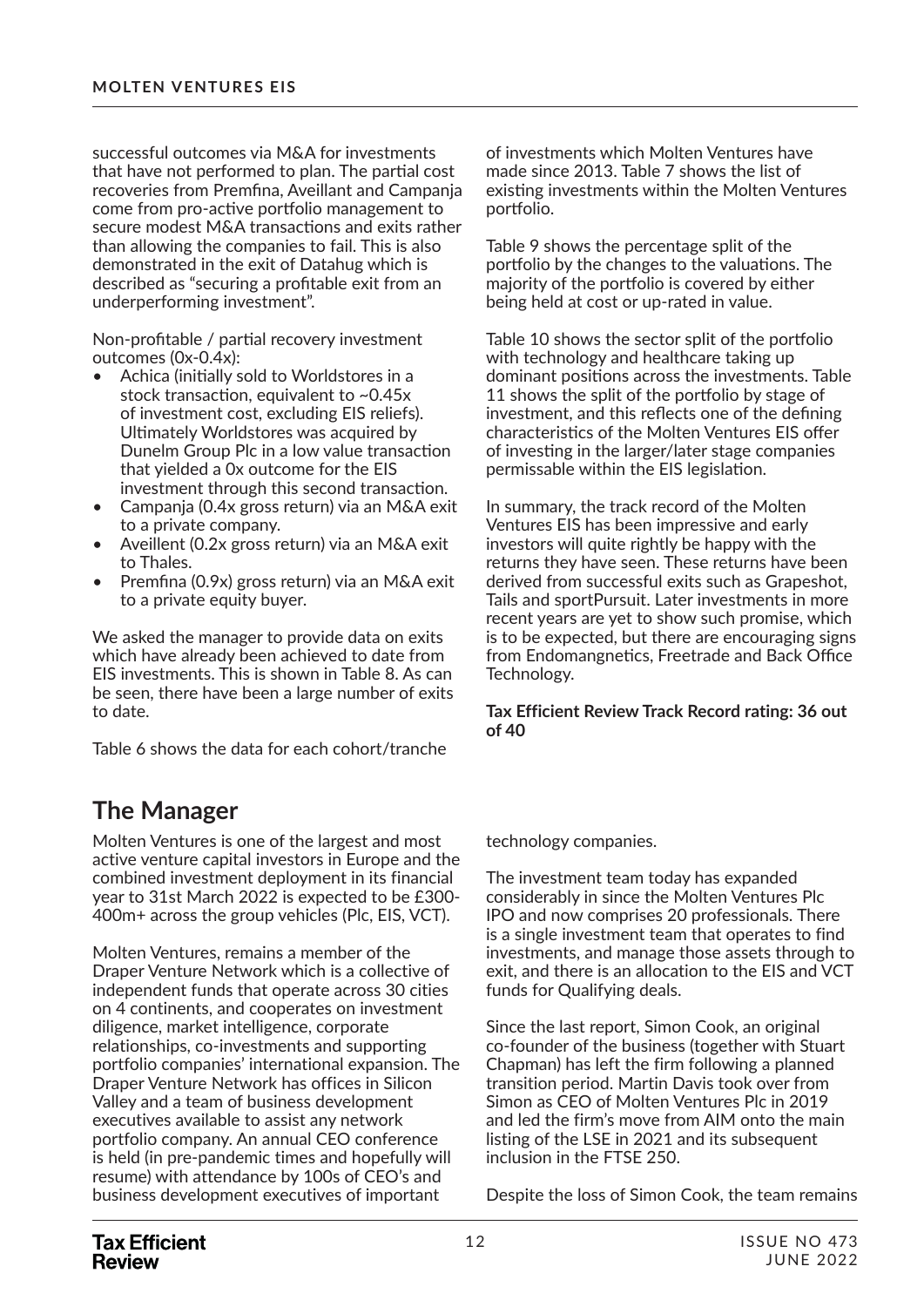|         | 1001000120121<br><b>Ascension EIS</b> Deepbridge<br><b>Fund</b> | <b>Tech</b>                                           | Deepbridge<br><b>Life Sciences</b>                   | Downing<br>Healthcare                                       | Downing<br><b>Ventures</b>                                                  | <u>al mia i all'allimitano a l'internationelle all'antifata di littografica llingua illetto d</u><br>Molten<br><b>Ventures</b> | <b>Guinness</b>                                            |
|---------|-----------------------------------------------------------------|-------------------------------------------------------|------------------------------------------------------|-------------------------------------------------------------|-----------------------------------------------------------------------------|--------------------------------------------------------------------------------------------------------------------------------|------------------------------------------------------------|
|         | <b>Tax Year</b> as at 21/03/2022                                | as at 30/09/2021                                      | as at 30/09/2021                                     | as at 31/12/2021                                            | as at 31/12/2021                                                            | as at 31/12/2021                                                                                                               | as at 31/03/2022                                           |
| 2013/14 |                                                                 | <b>3.10x</b> 4th of 7<br>3 (1 SH, 1 EAC, 1 PART)      |                                                      |                                                             |                                                                             | <b>3.28x</b> 3rd of 7<br>11 (6 EAC, 1 EBC, 2 CWO,<br>$2$ SH)                                                                   |                                                            |
| 2014/15 |                                                                 | $2.97x$ 5th of 9<br>4 (2 SH, 1 EAC, 1 PART)           |                                                      | $3.83x$ 3rd of 9<br>3 (1 CWO, 2 SH)                         |                                                                             | <b>6.30x</b> 1st of 9 <b>2.21x</b> 6th of 9<br>7 (1 PE, 3 CWO, 3 SH) 10 (2 EAC, 3 EBC, 1 CWO,<br>$4$ SH)                       |                                                            |
| 2015/16 |                                                                 | $3.29x$ 3rd of 9<br>6 (3 SH, 1 CWO, 1 EAC,<br>1 PART) |                                                      | $5.17x$ 1st of 9<br>4(1 CWO, 3 SH)                          | 10 SH                                                                       | $2.24x$ 6th of 9 2.74x 5th of 9<br>20 (1 EAC, 1 PE, 8 CWO, 13 (5 EAC, 1 CWO, 1 EBC,<br>$6$ SH)                                 |                                                            |
| 2016/17 |                                                                 | $2.54x$ 5th of 9<br>7 (4 SH, 1 CWO, 1 EAC,<br>1 PART) |                                                      | $3.09x$ 3rd of 9<br>3 (1 CWO, 2 SH)                         | 21 (1 EAC, 1 EBC, 1 PE, 8<br><b>CWO. 10 SH)</b>                             | 1.78 $x$ 8th of 9 4.38 $x$ 1st of 9<br>6 (1 CWO, 5 SH)                                                                         |                                                            |
| 2017/18 | 4.91x 1st of 13 1.30x 11th of 13<br>4(1 EAC, 3 SH)              | 11 (09 SH, 1 CWO, 1<br>PART)                          | $1.43x$ 9th of 13<br>10 (09 SH, 1 CWO)               | $1.83x$ 6th of 13<br>7 (2 CWO, 5 SH)                        | 29 (1 PE, 9 CWO, 19 SH) 8 (2 EAC, 6 SH)                                     | $1.79x$ 7th of 13 $1.56x$ 8th of 13                                                                                            | $1.43x$ 9th of 13<br>14 (2 EAC, 1 CWO, 3 PE,<br>8 SH)      |
| 2018/19 | $1.62x$ 4th of 14<br>14 (3 EAC, 1 CWO, 1<br>PART, 9 SH)         | 1.17x 10th of 14<br>13 (11 SH, 2 CWO)                 | $1.23x$ 9th of 14<br>14 (14 SH)                      | 3 (2 CWO, 1 SH)                                             | $0.62x$ 14th of 14 1.79x 2nd of 14<br>23 (8 CWO, 15 SH)                     | $1.46x$ 6th of 14 $1.67x$ 3rd of 14                                                                                            | 14 (1 EAC, 4 CWO, 9 SH) 15 (1 EAC, 3 CWO, 11 SH)           |
| 2019/20 | 1.66 $x$ 5th of 14<br>5(5 SH)                                   | 24 (21 SH, 3 CWO)                                     | 1.17x 12th of 14 1.10x 14th of 14<br>26 (26 SH)      | 1.14 $x_{13th of 14}$<br>8 (1 CWO, 7 SH)                    |                                                                             | $1.22x$ 10th of 14 $1.89x$ 3rd of 14<br>27 (1 EAC, 4 CWO, 22 SH) 12 (1 EAC, 1 CWO, 10 SH)                                      | $1.21x$ 11th of 14<br>18 (1 EAC, 4 CWO,<br>13 SH)          |
| 2020/21 | 8 (8 SH)                                                        | <b>19 (17 SH, 2 CWO)</b>                              | 1.17x $8th of 14$ 1.28x $6th of 14$ 1.04x 11th of 14 | $0.81x$ 14th of 14<br>24 (24 SH) 3 (3 SH) 17 (2 CWO, 15 SH) |                                                                             | $0.99x$ 13th of 14 1.79x 2nd of 14<br>12 (2 CWO, 10 SH)                                                                        | $1.57x$ 4th of 14<br>14 (1 EAC, 1 CWO, 12 SH)              |
| 2021/22 | 16 (16 SH)                                                      | .17x $3rd of 14$ 1.24x $2nd of 14$<br>21 (21 SH)      | $1.00x$ 8th of 14<br>24(24 SH)                       | 7(7 S H)                                                    | <b>0.97x</b> 12th of 14 <b>0.93x</b> 14th of 14<br><b>14 (1 CWO, 13 SH)</b> | 7(7 S H)                                                                                                                       | $1.00x$ 8th of 14 $1.00x$ 8th of 14<br>$17(17 \text{ SH})$ |

Table 3 (1 of 2): **Summary of EIS Performance by Tax Year - Gross multiple of investments made in the tax year**

*Source: Return calculations from providers, analysis by Tax Efficient Review 31/05/2022. Annual numbers of investments include new and follow-on*

#### Table 3 (2 of 2): **Summary of EIS Performance by Tax Year - Gross multiple of investments made in the tax year**

|         | <b>Hambro Perks</b>                                                                                  | Mercia                                                                                                                                    | <b>MMC</b>          | <b>Parkwalk</b>                                                                                                                                                                                                                                           | Par                                                        | Praetura<br><b>Ventures</b>                                                           | Vala Capital        |
|---------|------------------------------------------------------------------------------------------------------|-------------------------------------------------------------------------------------------------------------------------------------------|---------------------|-----------------------------------------------------------------------------------------------------------------------------------------------------------------------------------------------------------------------------------------------------------|------------------------------------------------------------|---------------------------------------------------------------------------------------|---------------------|
|         | <b>Tax Year</b> as at 31/03/2022 as at 30/09/2021 as at 31/03/2022 as at 31/03/2022 as at 31/03/2022 |                                                                                                                                           |                     |                                                                                                                                                                                                                                                           |                                                            | as at 31/03/2022                                                                      | as at 31/03/2022    |
| 2013/14 |                                                                                                      |                                                                                                                                           | 5 CWO)              | 1.59x 7th of 7 2.73x 5th of 7 2.14x 6th of 7 9.38x 1st of 7<br>6 (2 EAC, 1 EBC, 3 CWO) 10 (3 EAC, 1 PE, 1 EBC, 16 (6 EAC, 1 EBC, 5 CWO, 4 (3 EAC, 1 CWO)<br>$4$ SH)                                                                                       |                                                            | $8.61x$ 2nd of 7<br>2 (1 EAC, 1 EBC)                                                  |                     |
| 2014/15 |                                                                                                      |                                                                                                                                           | CWO, 4 SH)          | $3.41x$ 4th of 9 2.21x 6th of 9 1.34x 8th of 9 1.09x 9th of 9 4.89x 2nd of 9<br>10 (1 EAC, 7 CWO, 2 SH) 11 (3 EAC, 1 EBC, 1 PE, 2 18 (2 EAC, 1 EBC, 6 CWO, 6 (2 CWO, 4 SH)<br>$9$ SH)                                                                     |                                                            | 4 (1 EAC, 1 CWO, 2 SH)                                                                |                     |
| 2015/16 |                                                                                                      |                                                                                                                                           | $4$ SH)             | 1.11x $\frac{9th\ of\ 9}{4.04x}$ $\frac{2nd\ of\ 9}{1.30x}$ $\frac{3th\ of\ 9}{8.10x}$ $\frac{3.10x}{4th\ of\ 9}$<br>17 (1 EAC, 9 CWO, 7 SH) 13 (3 EAC, 2 PE, 4 CWO, 20 (4 EAC, 2 EBC, 7 CWO, 1 (1 SH) 3 (1 CWO, 2 SH)<br>7 SH                            |                                                            |                                                                                       |                     |
| 2016/17 |                                                                                                      | $15$ SH $\lambda$                                                                                                                         | $5$ SH)             | $1.84x$ 7th of 9 3.71x 2nd of 9 1.86x 6th of 9 0.88x 9th of 9 2.69x 4th of 9<br>24 (1 EAC, 8 CWO, 11 (3 EAC, 2 PE, 1 CWO, 22 (4 EAC, 2 CWO, 16 SH) 6 (1 EAC, 2 EAC, 2 CWO, 4 (1 CWO, 3 SH)                                                                | $1$ SH)                                                    |                                                                                       |                     |
| 2017/18 |                                                                                                      | $17$ SH)                                                                                                                                  | $7$ SH) and $7$ SH) | $0.99x$ 13th of 13 2.07x 4th of 13 1.24x 12th of 13 2.26x 3rd of 13 3.98x 2nd of 13 1.92x 5th of 13<br>24 (1 EAC, 1 EBC, 5 CWO, 12 (2 EAC, 1 PE, 2 CWO, <mark>32 (3 EAC, 1 EBC, 4 CWO,</mark> 8 (1 EAC, 1 CWO, 6 SH) 4 (1 EAC, 1 CWO, 2 SH) 5<br>24 SH    |                                                            |                                                                                       | 7(7SH)              |
| 2018/19 |                                                                                                      | 1.02X 12th of 14 1.44X 8th of 14 2.86X 1st of 14 11 (1 CWO, 10 SH) 21 (1 EAC, 1 CWO, 19 SH)<br>21 (1 EAC, 1 CWO, 19 SH) 14 (2 EAC, 12 SH) |                     | 28 (1 EAC, 3 EBC, 4 CWO, 10 (1 CWO, 9 SH) 3 (3 SH)<br>20 SH)                                                                                                                                                                                              |                                                            | 1.15x 11th of 14 0.80x 13th of 14 1.45x 7th of 14 1.57x 5th of 14                     | 9(9 S H)            |
| 2019/20 |                                                                                                      | 2.77X 2nd of 14 $1.37x$ 6th of 14 $2.82x$ 1st of 14<br>13 (13 SH)<br>22 (22 SH) 16 (1 EAC, 15 SH)                                         |                     |                                                                                                                                                                                                                                                           | 29 (2 EAC, 1 EBC, 26 SH) 13 (1 EAC, 2 CWO, 10 SH) 9 (9 SH) | 1.30x 7th of 14 1.23x 9th of 14 1.29x 8th of 14 1.68x 4th of 14                       | 9(9 S H)            |
| 2020/21 | 12(12 SH)                                                                                            | 1.69x $3rd$ of 14 1.28x 6th of 14 3.61x 1st of 14                                                                                         |                     | 17 (17 SH) 12 (1 EAC, 11 SH) 26 (1 CWO, 25 SH) 18 ( 2 CWO, 16 SH)                                                                                                                                                                                         |                                                            | $1.08x$ 10th of 14 $1.03x$ 12th of 14 $1.15x$ 9th of 14 $1.54x$ 5th of 14<br>5(5 S H) | $10(10 \text{ SH})$ |
| 2021/22 |                                                                                                      |                                                                                                                                           |                     | $\left[0.96x_{13th of 14}\atop {}_{12(12\,5H)}\right]^{1.01x} \left[1.01x_{7th of 14}\atop {}_{12(12\,5H)}\right]^{1.34x} \left[1.34x_{15th of 14}\atop {}_{10(1\,EAC,\,9\,5H)}\right]^{1.4x} \left[1.02x_{5th of 14}\atop {}_{32(32\,5H)}\right]^{1.4x}$ |                                                            | <b>1.00x</b> 8th of 14 <b>1.02x</b> 5th of 14<br>$6(6 \text{ SH})$ 9 (9 SH)           |                     |

IMPORTANT NOTE: The main constituent in the valuation is the manager's view of their investments (as there are few exits) - where an investee company is still held then the manager has provided the valuation. As a result of this element of discretion, valuations can vary materially, so a detailed analysis of the manager's valuation methodology is recommended in order to make meaningful comparisons

HOW TO READ THIS TABLE: This table seeks to provide some performance data related to unquoted investments made by the EIS managers in each tax year. As no investor investing in the tax year will have received holdings in each investee company, it does not reflect individual portfolio performance. In addition, different valuation dates between providers makes comparison a difficult task

| Gross Valuation multiple $\rightarrow$ 1.23x<br>and position in year group |                    | Colour of cell indicates tercile position of that vear's performance<br>$\blacksquare$ indicates first tercile (best) $\blacksquare$ indicates second tercile $\blacksquare$ indicates third tercile (worst)                                       |  |
|----------------------------------------------------------------------------|--------------------|----------------------------------------------------------------------------------------------------------------------------------------------------------------------------------------------------------------------------------------------------|--|
|                                                                            | 10(1EBC.2 CWO7 SH) | Number of investments (including follow-on) and current status CWO Complete Write-off or where current valuation is less than 5% of cost<br><b>EAC</b> Exit Above Cost <b>EBC</b> Exit Below Cost <b>PART</b> Partial Exit<br><b>SH</b> Still Held |  |

Provider fees have not been accounted for nor have any EIS tax breaks such as up-front tax relief or Loss Relief For each tax year in column 1, the numbers in columns for each provider show the current value of all the investments made by the provider in that tax year followed by the number of holdings. So for example, a figure of 1.4x means that the value of the investments made that tax year are now valued by the manager at 1.4 times cost. A figure below 1 means the current value has declined below cost

*Source: Return calculations from providers, analysis by Tax Efficient Review 31/05/2022. Annual numbers of investments include new and follow-on*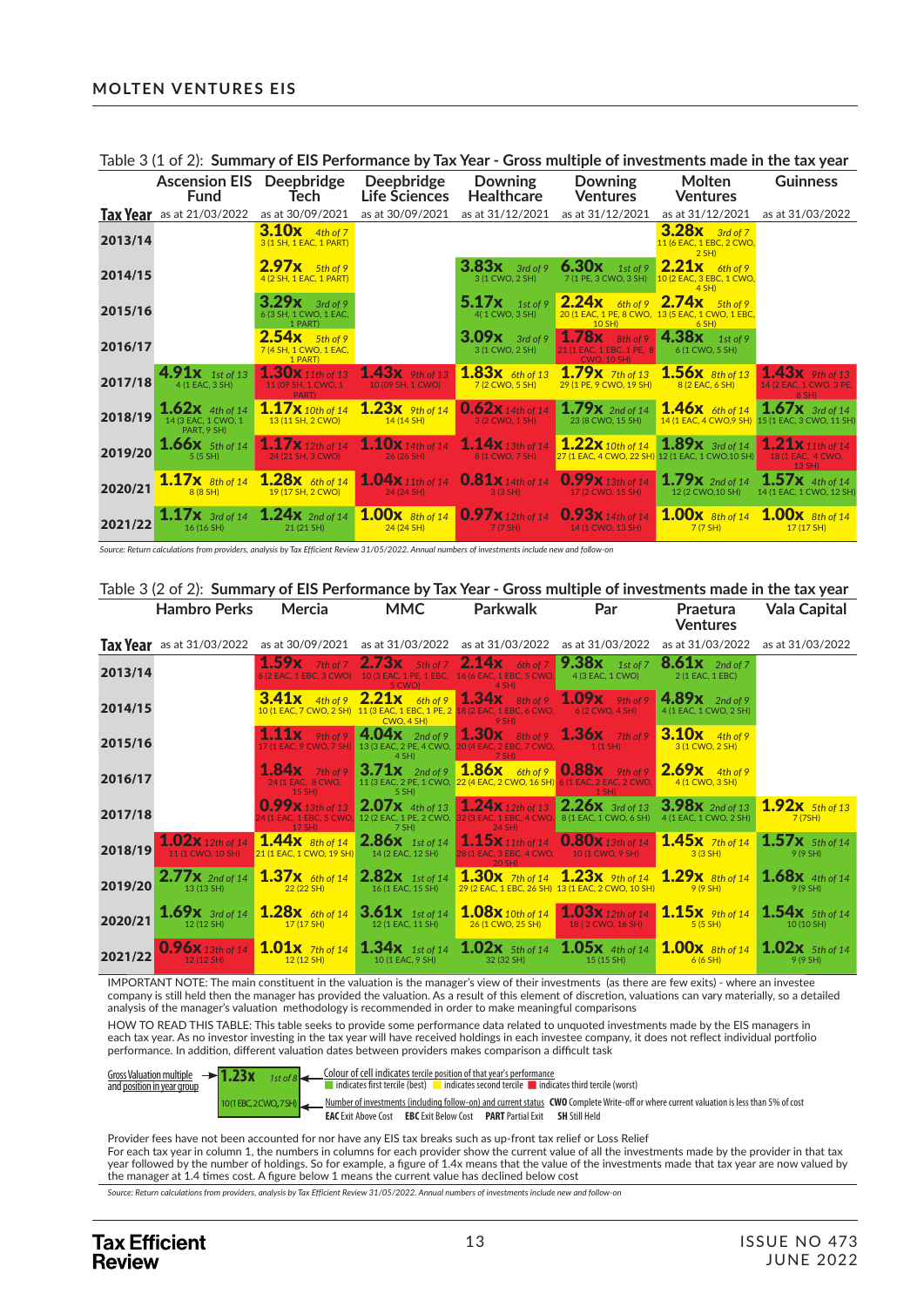one of the most experienced in European venture capital with a mix of experience and skill sets. Key team members, who form also the Management Board of Encore Ventures LLP, include:

- **Richard Marsh** (Senior Partner, Molten Ventures Plc; formerly Managing Partner of Encore Ventures LLP the EIS fund manager prior to its 100% acquisition by Molten Ventures Plc) has over 15+ years of experience in venture capital and investing through the EIS scheme. He is a successful entrepreneur and was Founder of software company Datanomic that was sold to Oracle. He holds an MBA from IMD, Switzerland
- **Stuart Chapman** (Chief Portfolio Officer, Director Molten Ventures PLC) has 20+ years of experience in venture capital in UK and US (Silicon Valley) and also started his VC career at 3i. Stuart was a previously a Board member of the British Venture Capital Association (BVCA).
- **Ben Wilkinson** (Chief Financial Officer, Director, Molten Ventures PLC) Ben is an experienced leader of public company finance teams having previously served for 5 years as CFO of AIM-listed President Energy PLC. Ben is a Chartered Accountant, FCA, with a background in M&A investment banking from ABN Amro/RBS
- **David Cummings** (Venture Partner, Molten Ventures Plc; formerly Managing Partner of Encore Ventures LLP the EIS fund manager prior to its 100% acquisition by Molten Ventures Plc) has been an active angel investor since 2001, was Managing Director of Lazard's TMT group in London, and a Director of KPMG. He is an LP in several VC funds, an active angel investor, and a member of Cambridge Angels. David holds an MBA from London Business School.

Table 12 in the appendix of this report contains a breakdown of their roles within the running of the Molten Ventures EIS. We asked Molten Ventures for a list for the investments made in recent years and who was the lead investment partner for each deal:

 : **• 2016** – PushDr (Vishal Gulati), Fluidic Analytics (Vishal Gulati, Richard Marsh), Graphcore (Alan Duncan), Perkbox (Simon Cook)

- **2017**  Resolver (Stuart Chapman), Real Eyes (Stuart Chapman), Pod Point (Simon Cook), Grapeshot (Stuart Chapman), Ieso Digital Health (Vishal Gulati), Streetteam (Simon Cook)
- **2018** PushDr (Vishal Gulati), Evonetix (Vishal Gulati), Kaptivo (Stuart Chapman/ Jonathan Sibilia), Pod Point (Simon Cook), AppUX (Simon Cook/Philip O'Reilly), Endomagnetics (David Cummings/ Vishal Gulati), Real Eyes (Stuart Chapman), IXL Premfina (Simon Cook/Vinoth Jayakumar), Resolving (Stuart Chapman), Roomex (Nicola McClafferty), Apperio (Richard Marsh/Philip O'Reilly)
- **2019** Fluidic Analytics (Vishal Gulati/ Richard Marsh), Form3 (Vinoth Jayakumar), Hadean Supercomputing (David Cummings), Ieso Digital Health (Vishal Gulati), Conversocial (Stuart Chapman), Streetteam Software (Simon Cook), Paragraf (David Cummings), Real Eyes (Stuart Chapman), Sweepr (Nicola McClafferty), Perkbox (Simon Cook / Vinoth Jayakumar),
- **2020**  Thought Machine (David Cummings / Vinoth Jayakumar), Curio Labs (Richard Marsh), PushDr (Stuart Chapman), Freetrade (Simon Cook / Vinoth Jayakumar), Perkbox (Simon Cook / Vinoth Jayakumar), Evonetix (Vishal Gulati), Ravelin Technology (Vinoth Jayakumar), Roomex (Nicola McClafferty), Form3 (Vinoth Jayakumar), Endomagnetics (David Cummings)
- **2021**  Primary Bid (Vinoth Jayakumar), Fluidic Analytics (Vishal Gulati), Riverlane Research (David Cummings / Stuart Chapman), Agora (Will Turner / Christoph Hornung), Focal Point Positioning (David Cummings), Cervest (Vinoth Jayakumar), Ieso (Vishal Gulati), SateliteVu (George Chalmers / Vinoth Jayakumar)

Molten Ventures is one of the largest and most active venture capital investors in Europe and the combined investment deployment in its financial year to 31st March 2022 is expected to be £300- 400m+ across the group vehicles (Plc, EIS, VCT).

**Tax Efficient Review Management Team/Deal Flow/Exit rating: 17 out of 20**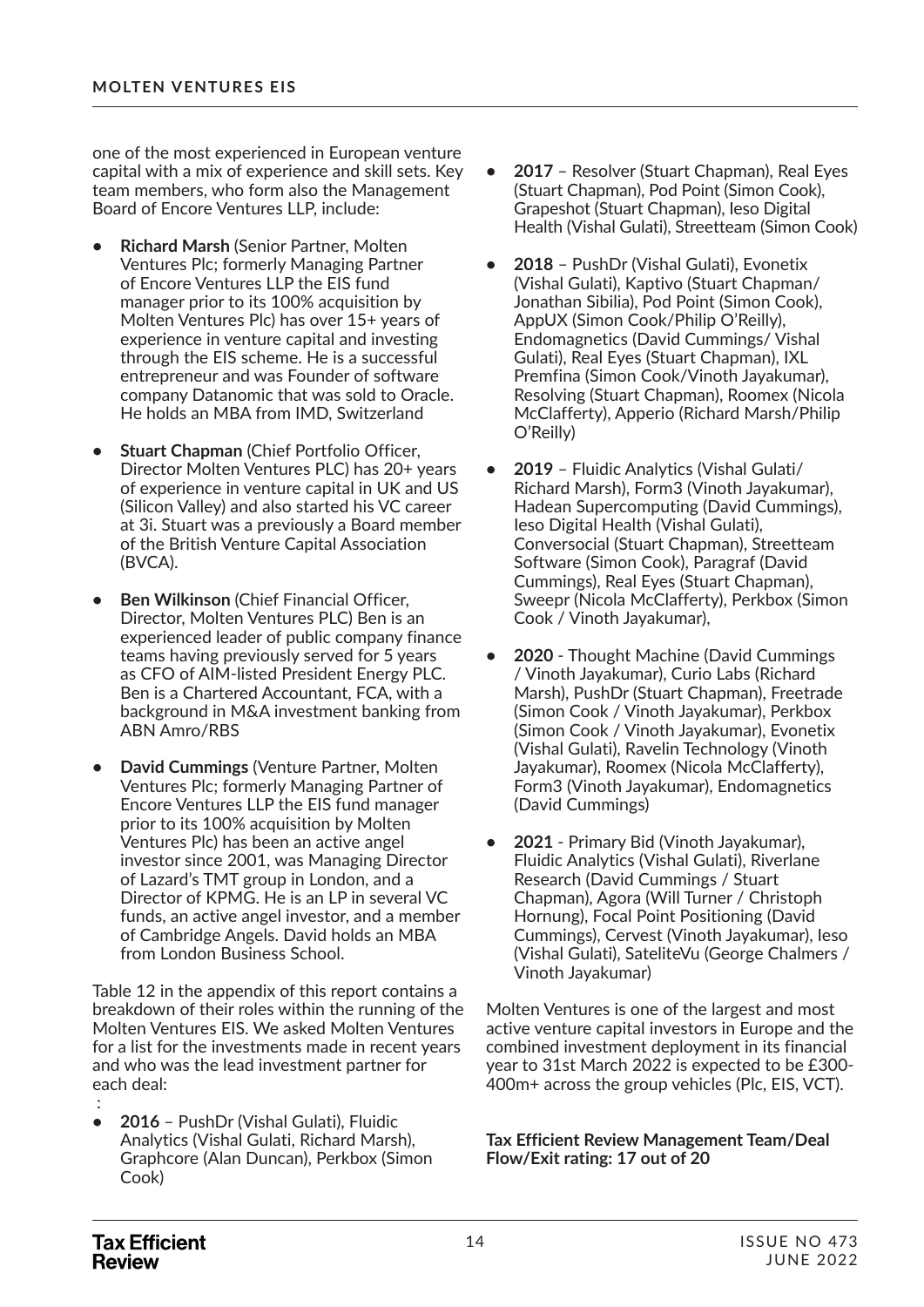### **Fees and Costs**

The difficulty in trying to compare fees and costs between EIS offers is that they can be charged to both the EIS investor directly or indirectly through the underlying EIS companies. TER consider that any charges made to the EIS companies affects the return to the EIS investor and therefore TER amalgamates both direct and indirect fees to compile a total "five year cost of ownership". In order to compile the comparison table to illustrate the effect of total charges on a £100,000 portfolio invested for five years, TER have had to make a few assumptions which by definition are not "real world". The key ones are:

- Level of charges are based on data provided by the portfolio manager
- The 20% assumed annual growth rate of investee companies is made by Tax Efficient Review for modelling purposes only. No estimate is either intended nor implied. Investee company values can go down as well as up.
- No investee company is written-off and all companies are sold together after five years
- Some providers have higher annual costs to reflect the more extensive levels of in-house management and administration of their EIS activities

From the data, TER has compiled two tables. Table 4 shows the detail of how the fees and charges accrue over five years together with a potential exit value of the portfolio if sold after five years.

Table 5 then compares the total fees for all the EIS providers and relates total fees to the level of gain driven by the assumed 20% growth rate of the portfolio.

As can be seen from Table 5, Molten are middle of the pack when comparing fees per £ of profit on our simulation.

Molten Ventures EIS fees are paid by investors and the fund does not make any charges to portfolio companies. Whilst this reduces the amount of an investor's subscription on which EIS relief is obtained, and some investors may

grumble about the upfront charges, Molten Ventures say it is an essential factor to maintain the quality of investments.

Molten Ventures say it is not market practice for mainstream venture capital funds to charge their portfolio companies and so if they were to do so, they would not be competitive in winning deals. The manager points out that charging deal fees to portfolio companies are not attractive to entrepreneurs for this reason, and will also need to invest more money in order to cover the outflow of these fees, and at a higher valuation for an equivalent equity ownership in the company– which is ultimately detrimental to investors' cash and returns.

Due to this policy, Molten Ventures has always charged it's fees to investors, however, this reduces the amount of tax relief an investor can claim. In 2019, Molten Ventures evolved their charging structure, so for each £1 subscribed into the fund (after any adviser fees, if relevant) 90p is invested and to achieve this a portion of the fees are deferred. The 4 year fee cap has been removed, but the management fee reduces down pro rata as holdings are sold and are no longer under management.

- **Initial Charge : 2% (+ VAT)**
- **Annual management charge : 2%+VAT** for Years 1-5. Then reduces to 2% (+VAT) of the cost of remaining holdings in later years subject to a minimum threshold of 0.5% (+VAT) of the original subscription amount

However, the combined amount payable from initial subscriptions will not exceed of 7.5% (+VAT) plus £480 custodian fees and purchase dealing costs held back, so that a ~90p in each £1 subscribed can be invested. The balance of the managers' fees is deferred, and subject to, realisations of the investments.

**• Performance Fee**: 20%+VAT of proceeds above a hurdle rate of return for each investment

The performance fee is payable on a deal by deal basis but investors must be in profit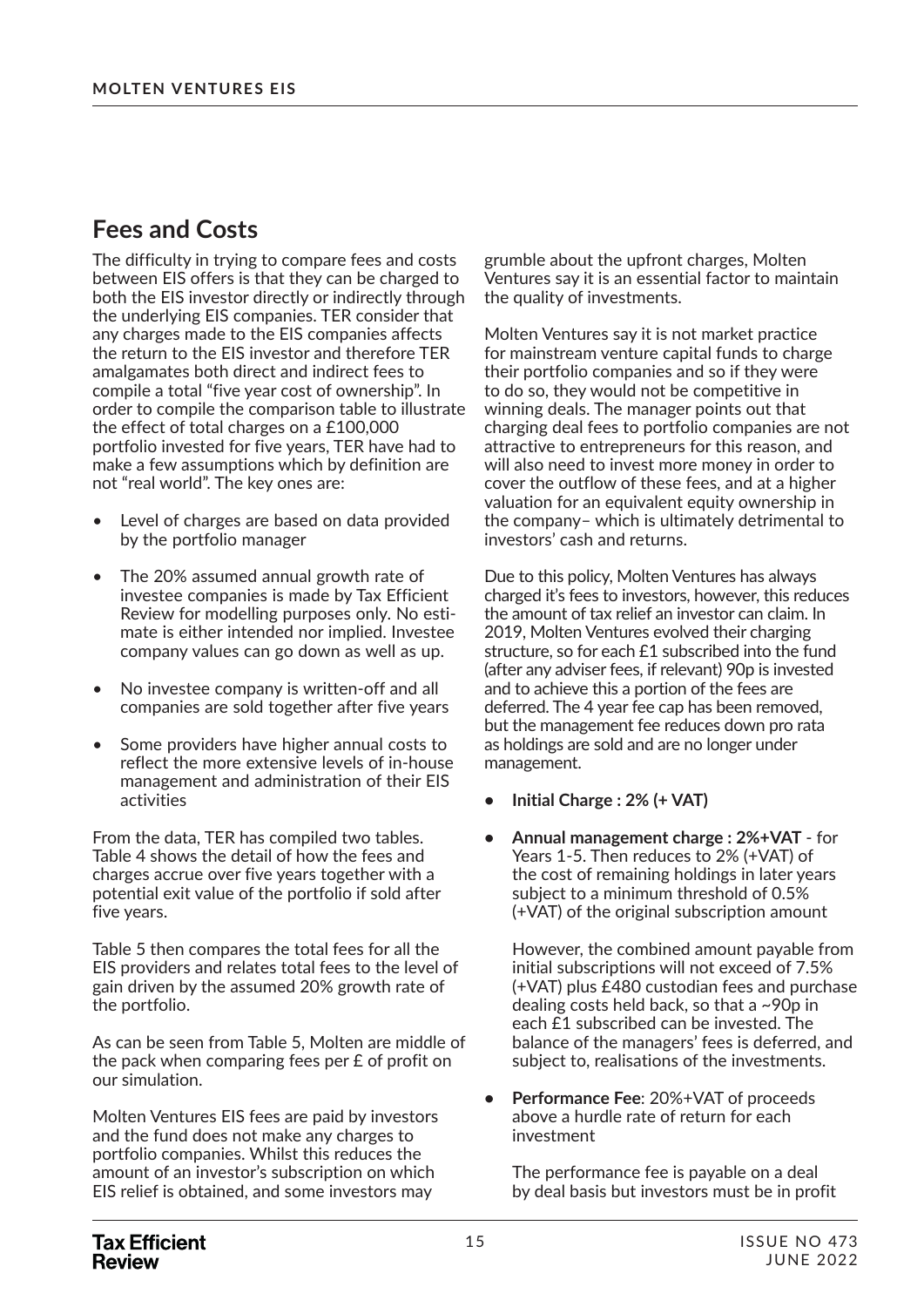on their overall subscription to the fund at the end of the fund life for the manager to retain the performance fees. For each investment the hurdle rate is the part of an Investor's Subscription that is committed to that particular investment plus 6% per annum (compounded) until it reaches 1.25x of the amount invested, after which it shall not increase further.

A performance fee based on successful investment realisations rather than being paid on the total return to the investor is not in the best interests of investors. However, our disappointment in this area is counterbalanced by the incorporation of a hurdle before the fee is paid. To judge how well Encore perform, one of the measures of satisfied investors is the performance fee earned by Encore. Encore tell us that they have earned a performance fee of "undisclosed, seven figures".

#### **Tax Efficient Review Costs rating: 7 out of 10**

| Provider                            | Simulated<br>Simulated<br>5 year<br>5 year<br>return<br>fees and |         | Simulated 5<br>year cost per<br>£1 of inves- | % of<br>costs<br>charged | % of<br>costs<br>charged | Provider treatment of VAT on fees<br>(Note 1) |         |             |
|-------------------------------------|------------------------------------------------------------------|---------|----------------------------------------------|--------------------------|--------------------------|-----------------------------------------------|---------|-------------|
|                                     | net of                                                           | charges | tor profit                                   | to inves-                | to inves-                | VAT                                           | VAT     | VAT         |
|                                     | fees and                                                         |         | (column                                      | tors                     | tee com-                 | charged                                       | charged | charged on  |
|                                     | charges                                                          |         | 3 divided                                    |                          | panies                   | on                                            | on      | Performance |
|                                     |                                                                  |         | by excess                                    |                          |                          | <b>Initial</b>                                | AMC?    | Fee?        |
|                                     |                                                                  |         | of column<br>2 over                          |                          |                          | charge?                                       |         |             |
|                                     |                                                                  |         | £100,000)                                    |                          |                          |                                               |         |             |
| <b>BOUNDARY</b>                     | £202,848                                                         | £32,311 | £0.31                                        | 59%                      | 41%                      | N/A                                           | N/A     | No          |
| <b>GUINNESS</b>                     | £243,358                                                         | £47,078 | £0.33                                        | 72%                      | 28%                      | N/A                                           | N/A     | Yes         |
| <b>PAR EQUITY</b>                   | £202,878                                                         | £34,613 | £0.34                                        | 77%                      | 23%                      | Yes                                           | Yes     | Yes         |
| <b>ASCENSION</b>                    | £197,378                                                         | £36,849 | £0.38                                        | 87%                      | 13%                      | N/A                                           | Yes     | No          |
| <b>HAMBRO PERKS</b>                 | £189,534                                                         | £35,084 | £0.39                                        | 100%                     | 0%                       | N/A                                           | No      | No          |
| <b>COMMITTED</b>                    | £192,195                                                         | £39,367 | £0.43                                        | 93%                      | 7%                       | Yes                                           | Yes     | No          |
| <b>PARKWALK</b>                     | £181,645                                                         | £34,986 | £0.43                                        | 100%                     | 0%                       | No                                            | Yes     | No          |
| <b>MOLTEN VENTURES</b>              | £178,342                                                         | £35,772 | £0.46                                        | 100%                     | 0%                       | Yes                                           | Yes     | <b>Yes</b>  |
| <b>DOWNING</b><br><b>HEALTHCARE</b> | £191,645                                                         | £44,349 | £0.48                                        | 94%                      | 6%                       | No                                            | Yes     | Yes         |
| <b>DOWNING</b><br><b>VENTURES</b>   | £191,645                                                         | £44,349 | £0.48                                        | 94%                      | 6%                       | No                                            | Yes     | Yes         |
| <b>DEEPBRIDGE TECH</b>              | £198,507                                                         | £48,592 | £0.49                                        | 52%                      | 48%                      | N/A                                           | N/A     | Yes         |
| <b>OXFORD CAPITAL</b>               | £177,473                                                         | £44,590 | £0.58                                        | 93%                      | 7%                       | Yes                                           | Yes     | Yes         |
| <b>MMC</b>                          | £172,984                                                         | £43,891 | £0.60                                        | 100%                     | 0%                       | Yes                                           | Yes     | Yes         |
| <b>OCTOPUS</b>                      | £189,598                                                         | £54,799 | £0.61                                        | 100%                     | 0%                       | No                                            | Yes     | Yes         |
| <b>MERCIA EIS</b>                   | £173,744                                                         | £53,530 | £0.73                                        | 73%                      | 27%                      | Yes                                           | Yes     | Yes         |

#### Table [X]: EIS offers estimated five year costs ranked by cost per £1 of profit

Note 1: The treatment of VAT on fees differs between offers. "Yes" indicates that VAT is charged by the provider. "N/A" indicates that the fee is not charged. "No" indicates that the fee is not subject at present to VAT. This could change in the future. TER does not give VAT advice This table illustrates the effect of total charges on a £100,000 portfolio invested for five years

Level of charges based on data provided by the portfolio manager

Some providers have higher annual costs to reflect the more extensive levels of in-house management and administration of their EIS activities Key unrealistic assumptions made by Tax Efficient Review for modelling purposes only: 20% annual growth rate of all investee companies, no investee company is written-off, all companies are sold together after five years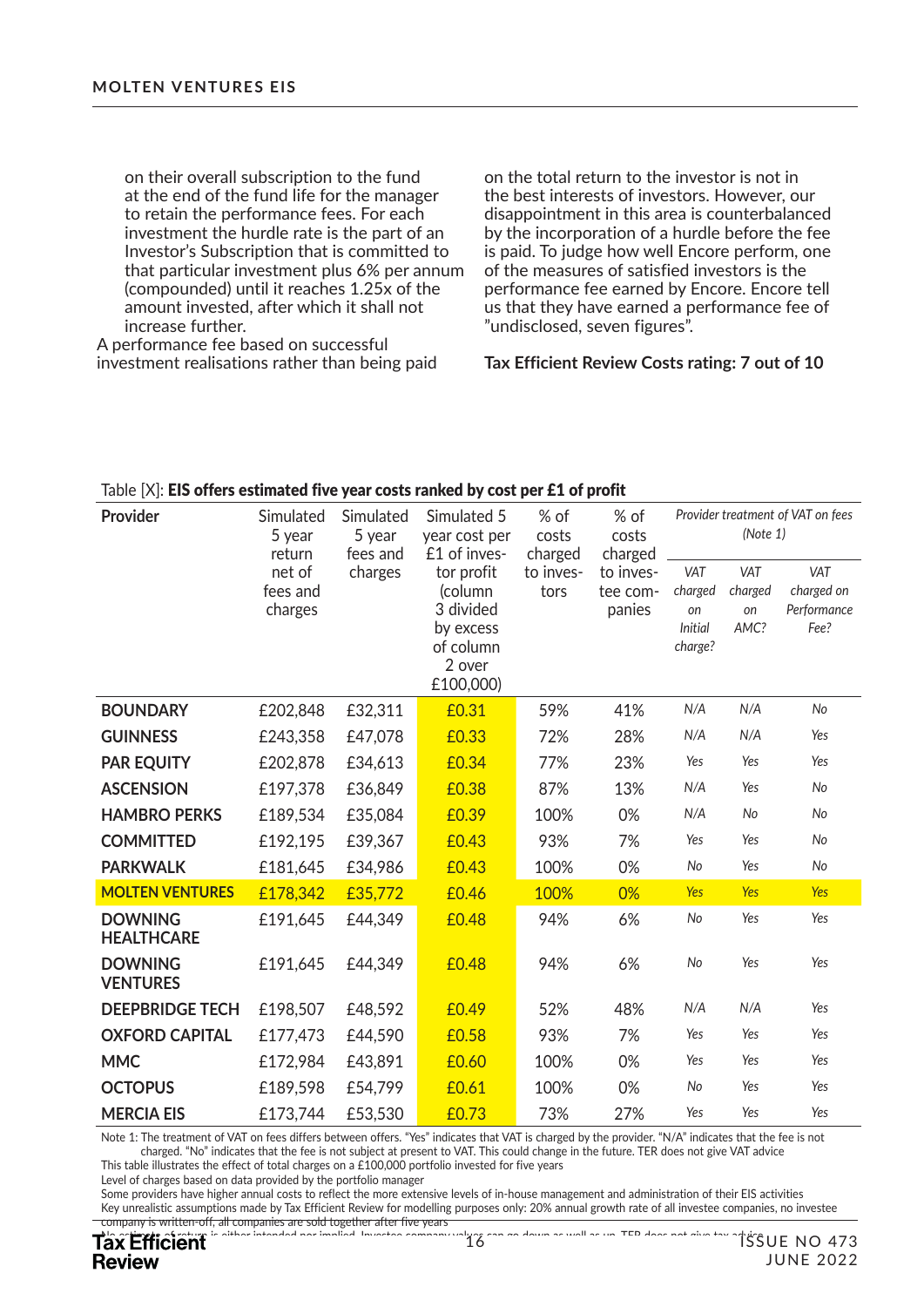#### Table 5: Tax Efficient Review Estimate of Total Charges over a five year period for MOLTEN VENTURES EIS

| Fee type                                   | Amount  | <b>Description</b>                                                                                            |
|--------------------------------------------|---------|---------------------------------------------------------------------------------------------------------------|
| Investor-Initial charge                    | 2.40%   | $2%+VAT$                                                                                                      |
| Investor-Annual management charge          | 2.40%   | 2%+VAT of net subscription                                                                                    |
| Investor-Annual operating costs            | 0.00%   | None                                                                                                          |
| <b>Investor-Transaction specific costs</b> | 0.20%   | 0.2% (no VAT)                                                                                                 |
| Investor-Performance hurdle                | 125.00% | 6% pa with max 125%                                                                                           |
| <b>Investor-Performance Fee</b>            | 24.00%  | 20% plus VAT of profitable exits above hurdle, subject to 100% of an investors<br>subscription being returned |
| Investor- Custodian Fees-Admin per annum   | 0.00%   | £80 per annum                                                                                                 |
| Investee companies- arrangement fees       | 0.00%   | None                                                                                                          |
| Investee companies- dealing fee            | 0.00%   | None                                                                                                          |
| Investee companies- annual monitoring fees | 0.00%   | None                                                                                                          |
| Investee companies- Exit fees              | 0.00%   | None                                                                                                          |
| Number of investee companies               | 8       |                                                                                                               |
| Held back upfront to cover fees            | 10.00%  | Covers 2.4% initial charge, 6 years of custodian fees and 2.75 years of manage-<br>ment fees                  |
| % of fund invested in yr1                  | 50.00%  |                                                                                                               |
| % of fund invested in yr2                  | 50.00%  |                                                                                                               |
| Assumed growth*                            | 20.00%  | Tax Efficient Review assumption                                                                               |

|                                    | Year 1   | Year 2   | Year 3   | Year 4   | Year 5   | <b>TOTAL 5</b><br><b>YEAR FEES</b> |
|------------------------------------|----------|----------|----------|----------|----------|------------------------------------|
| Value of portfolio beg year        | £100,000 | £98,901  | £118,573 | £142,288 | £170,745 |                                    |
| Less Initial charge                | £10,000  | £0       | £0       | £0       | £0       | £10,000                            |
| <b>Less Transaction fees</b>       | £90      | £90      | £0       | £0       | £0       | £180                               |
| <b>Less Annual Operating Costs</b> | £0       | £0       | £0       | £0       | £0       | £0                                 |
| Less Annual management charge      | £0       | £0       | £0       | £0       | £4,800   | £4,800                             |
| Less Arrangement fee               | £0       | £0       | £0       | £0       | £0       | £0                                 |
| plus Assumed growth*               | £8,991   | £19.762  | £23,715  | £28,458  | £33,189  |                                    |
| <b>Monitoring fees</b>             | £0       | £0       | £0       | £0       | £0       | £0                                 |
| Exit fees/Deferred fees            | £0       | £0       | £0       | £0       | £0       | £0                                 |
| <b>Performance Fee</b>             | £0       | £0       | £0       | £0       | £20,792  | £20,792                            |
| Value of portfolio at year end     | £98,901  | £118,573 | £142,288 | £170,745 | £178,342 | £35,772                            |
| Total cumulative charges           | £10.090  | £10.180  | £10.180  | £10.180  | £35,772  |                                    |

**This table illustrates the effect of total charges on a £100,000 portfolio invested for five years.**

**Level of charges based on data provided by the portfolio manager.**

**Some providers have higher annual costs to reflect the more extensive levels of in-house management and administration of their EIS activities \*Assumed annual growth rate of investee companies is made by Tax Efficient Review for modelling purposes only.**

**No estimate is either intended nor implied. Investee company values can go down as well as up.**

*Source: Fees data from Providers, Calculation by Tax Efficient Review. Report produced 09/11/2021*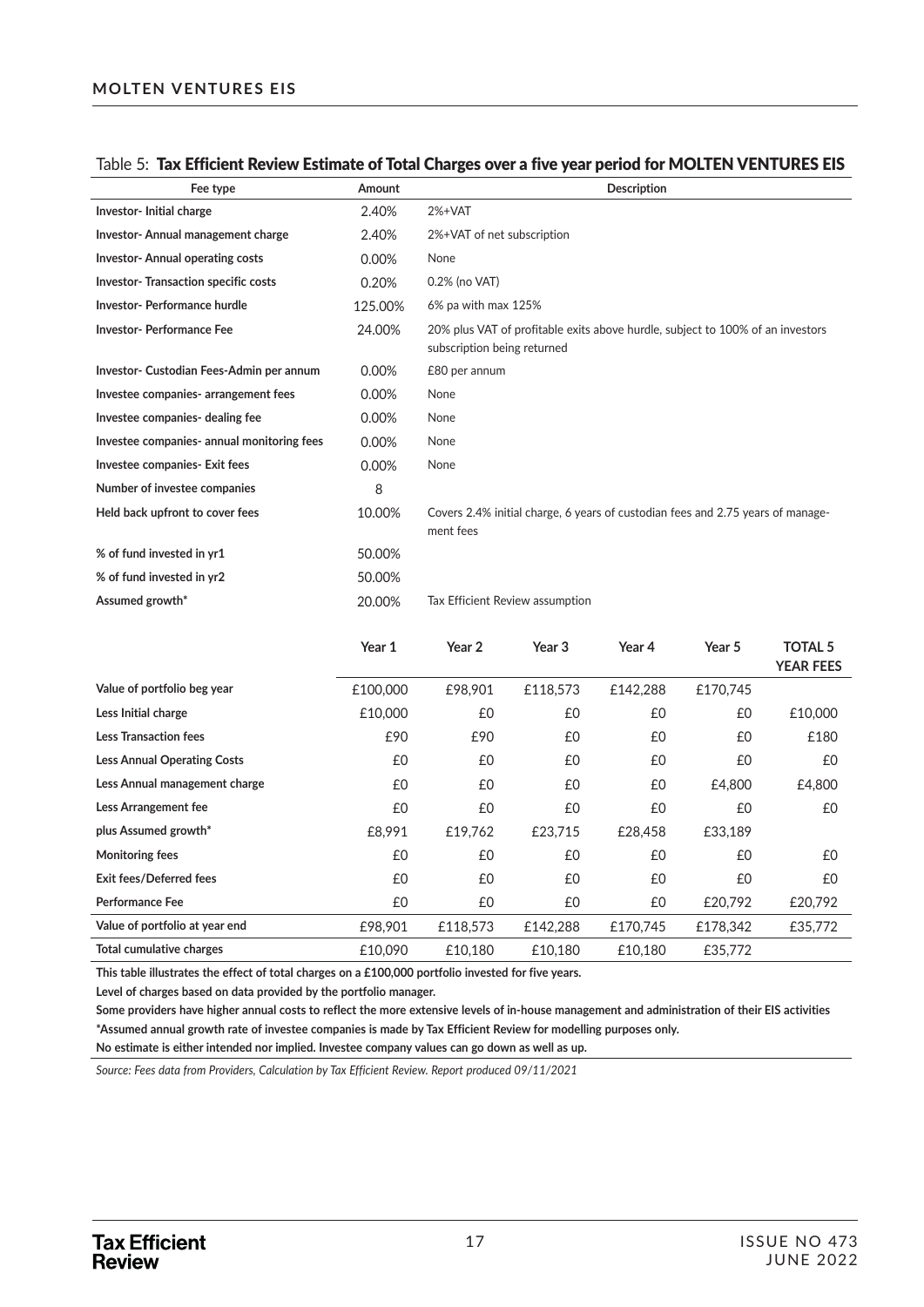### **Conclusion**

The Molten Ventures EIS has been a welcome success story within the EIS market over the past 9 years. Investors in this EIS between 2013 and 2016 would be very happy with the returns they have seen in their back pocket. All of the earliest vintages of the EIS funds are now consistently at, or approaching, £1 in distributions to investors for each £1 invested (plus EIS reliefs in addition) and still have significant unrealised holdings remaining.

Performance within the EIS market can be difficult to assess, with many small EIS funds trumpeting how all of their investments have "gone up" in value. But these are often on the basis of the manager's own valuations of their investee companies and with little or no "profitable exits" which have actually returned money back to investors. Molten Ventures are in a group of EIS managers who can actually show they have returned money back to investors from multiple profitable exits.

One of the main differentiators of the Molten Ventures EIS is that it targets larger and later stage companies permissible within the EIS legislation for investment. They also bring a level of institutional venture capital rigour to the analysis of these companies. Whilst this doesn't necessarily mitigate the risk of EIS investing, the companies within the Molten EIS are expected to be at a later stage and/or better funded with larger rounds than other EIS funds within the peer group.

Fees are relatively competitive within the EIS market but they are set aside upfront (and drawn down over time). Whilst this reduces the investment amount on which EIS relief is obtained. Molten Ventures say it is an essential factor to maintain the quality of investments, and that the companies they are looking to invest in would not accept the charges that other EIS managers look to levy with an investment.

There have been some slow downs in the rate of deployment for recent tranches, although to be fair to Molten, they have always said it would take up to 12-18 months to achieve full deployment. But recently it has been taking towards the upper limit of that time frame. Whilst the pandemic can be pointed to for some of the blame for this length of time to achieve full deployment, it is something that advisers need to bear in mind.

But in summary, the track record of the Molten Ventures EIS has been impressive and early investors will quite rightly be happy with the returns they have seen. The management team have worked together for many years and they can draw of the extensive resources of their listed parent company. The earlier successes of companies such as Graphcore, Tails and Podpoint are something which the team can rely on less and less as time goes on, since investments in more recent years are yet to show such promise, which is to be expected. But there are encouraging signs in the valuations of more recent investments such as Endomangnetics, Freetrade and Back Office Technology.

T**ax Effi cient Review Total raঞ ng: 89 out of 100** (for "EIS Growth fund from an established provider with track record")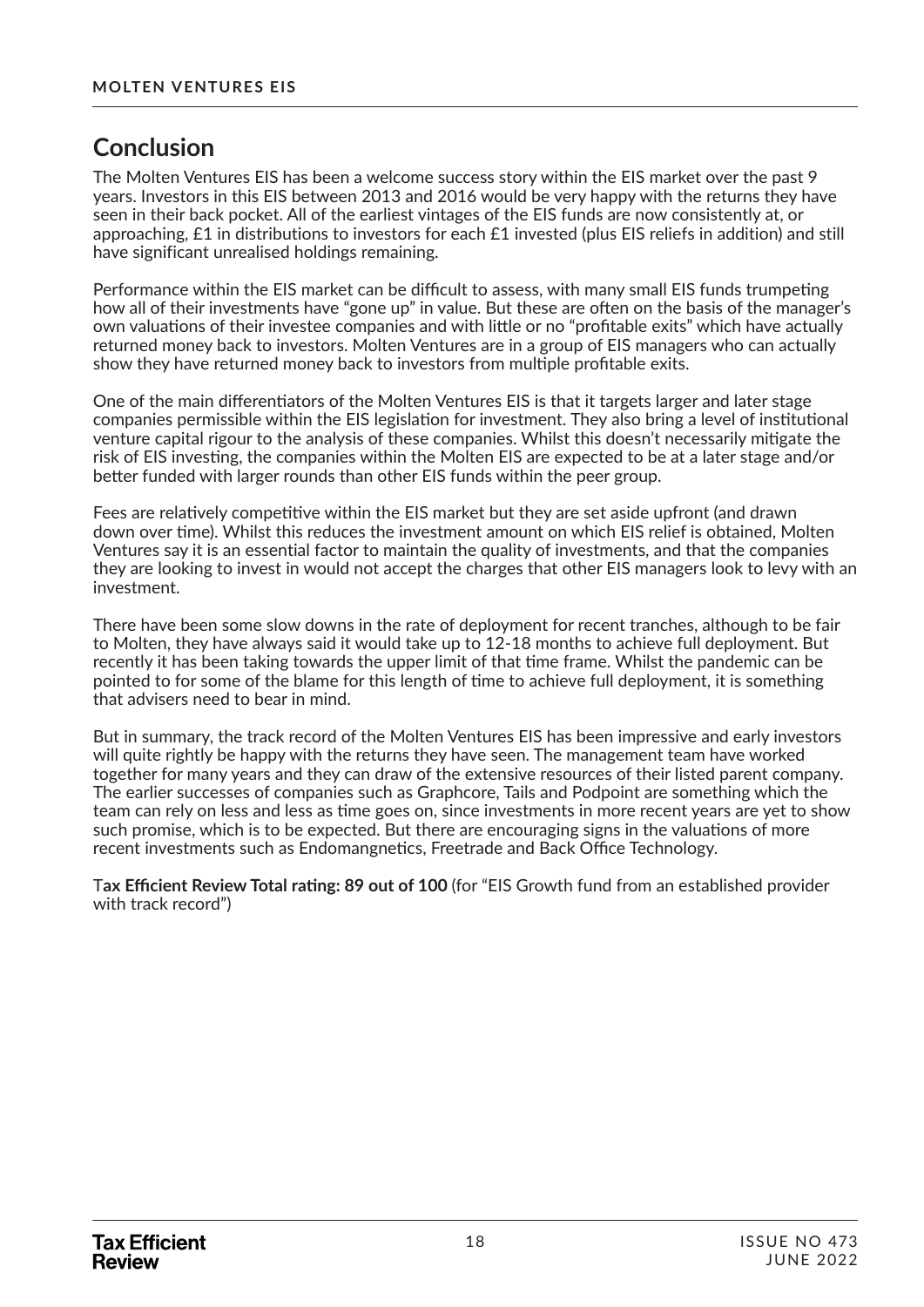|                    | <b>Issuer Name</b>                  | <b>Status</b>                                                                                    | Cost                   | Value<br>as at 31 Dec | Multiple of value<br>over cost |
|--------------------|-------------------------------------|--------------------------------------------------------------------------------------------------|------------------------|-----------------------|--------------------------------|
|                    |                                     |                                                                                                  |                        | 2021                  |                                |
|                    |                                     | Follow-on investments to be shown in year actually made and not aggregated with first investment |                        |                       |                                |
| 2013               | Achica                              | Complete write-off                                                                               | £655,115               | £-                    | 0%                             |
| 2013               | Datahug                             | Exited                                                                                           | £371,576               | £440,444              | 119%                           |
| 2013               | Aveillant                           | Complete write-off                                                                               | £174,761               | £-                    | 0%                             |
| 2013               | Horizon                             | Exited                                                                                           | £235,900               | £468,743              | 199%                           |
| 2013               | Neul                                | Exited                                                                                           | £367,636               | £756,015              | 206%                           |
| 2013               | United Authors Publishing Ltd       | Exited                                                                                           | £24,400                | £60,390               | 248%                           |
| 2013               | Tailsco Limited                     | Exited                                                                                           | £81,859                | £839,631              | 1026%                          |
| 2013               | United Authors Publishing Ltd       | Still Held                                                                                       | £28,020                | £14,571               | 52%                            |
| 2013               | Lyst Limited                        | Still Held                                                                                       | £214,738               | £4,467,533            | 2080%                          |
| 2013               | Conversocial Ltd                    | Exited                                                                                           | £174,747               | £134,446              | 77%                            |
| 2013               | SportPursuit Ltd                    | Exited                                                                                           | £993,814               | £3,706,752            | 373%                           |
| 2013 Total         |                                     |                                                                                                  | £3,322,567             | £10,888,526           | 328%                           |
| 2014               | Horizon Tranche 2                   | Exited                                                                                           | £235,900               | £638,439              | 271%                           |
| 2014               | Aveillant (follow on)               | Exited                                                                                           | £52,428                | £10,414               | 20%                            |
| 2014               | Achica (follow on)                  | Complete write-off                                                                               | £150,103               | £-                    | 0%                             |
| 2014               | Campanja                            | Exited                                                                                           | £307,478               | £119,531              | 39%                            |
| 2014               | Aveillant Tr1                       | Exited                                                                                           | £73,399                | £14,581               | 20%                            |
| 2014               | Achica                              | Complete write-off                                                                               | £854,842               | £-                    | 0%                             |
| 2014               | Lyst Limited                        | Still Held                                                                                       | £595,213               | £3,746,681            | 629%                           |
| 2014               | Conversocial Ltd                    | Exited                                                                                           | £52,422                | £40,655               | 78%                            |
| 2014               | Green Park Content Ltd              | Still Held                                                                                       | £76,440                | £76,440               | 100%                           |
| 2014               | <b>Fluidic Analytics Limited</b>    | Still Held                                                                                       | £250,000               | £759,370              | 304%                           |
| 2014               | United Authors Publishing Ltd       | Still Held                                                                                       | £299,998               | £113,454              | 38%                            |
| 2014               | SportPursuit Ltd                    | Exited                                                                                           | £-                     | £993,808              | n/a                            |
| 2014 Total         |                                     |                                                                                                  | £2,948,223             | £6,513,373            | 221%                           |
| 2015               | Datahug (follow on)                 | Exited                                                                                           | £93,821                | £167,605              | 179%                           |
| 2015               | Aveillant Tr2 (follow on)           | Exited                                                                                           | £34,952                | £6,943                | 20%                            |
| 2015               | Aveillant Tr2 (follow on)           | Exited                                                                                           | £48,933                | £9,720                | 20%                            |
| 2015               | Achica                              | Exited                                                                                           | £267,205               | £-                    | 0%                             |
| 2015               | <b>Tailsco Limited</b>              | Exited                                                                                           | £184,413               | £872,872              | 473%                           |
| 2015               | Grapeshot                           | Exited                                                                                           | £999,999               | £9,773,284            | 977%                           |
| 2015               | SportPursuit Ltd                    | Exited                                                                                           | £1,025,001             | £2,908,736            | 284%                           |
| 2015               | Miura Systems Limited               | Still Held                                                                                       | £1,010,914             | £1,006,215            | 100%                           |
| 2015               | Lyst Limited                        | Still Held                                                                                       | £894,075               | £1,995,967            | 223%                           |
| 2015               | Currency Fair                       | Still Held                                                                                       | £357,142               | £425,451              | 119%                           |
| 2015               | <b>Bright Computing</b>             | Still Held                                                                                       | £392,848               | £471,348              | 120%                           |
| 2015               | Crowdcube Limited                   | Still Held                                                                                       | £679,997               | £1,255,186            | 185%                           |
|                    |                                     |                                                                                                  |                        |                       |                                |
| 2015               | Conversocial Ltd<br>Push Dr Limited | Exited                                                                                           | £328,307               | £481,705              | 147%                           |
| 2015<br>2015 Total |                                     | Still Held                                                                                       | £750,033<br>£7,067,639 | £2,556<br>£19,377,589 | 0%<br>274%                     |
|                    |                                     |                                                                                                  |                        |                       |                                |
| 2016               | Push Dr Limited                     | Still Held                                                                                       | £250,011               | £852                  | 0%                             |
| 2016               | <b>Fluidic Analytics Limited</b>    | Still Held                                                                                       | £749,989               | £1,027,549            | 137%                           |
| 2016               | <b>Bright Computing</b>             | Complete write-off                                                                               | £50                    | £-                    | 0%                             |
| 2016               | <b>Bright Computing</b>             | Still Held                                                                                       | £278,784               | £292,468              | 105%                           |
| 2016               | Graphcore Ltd                       | Still Held                                                                                       | £694,235               | £15,244,000           | 2196%                          |
| 2016               | Perkbox Ltd                         | Still Held                                                                                       | £785,828               | £785,828              | 100%                           |
| 2016               | Green Park Content Ltd              | Still Held                                                                                       | £959,923               | £959,923              | 100%                           |
| 2016               | Push Dr Limited                     | Still Held                                                                                       | £460,740               | £1,108                | 0%                             |
| 2016 Total         |                                     |                                                                                                  | £4,179,560             | £18,311,728           | 438%                           |

### **Table 6: Analysis of Molten Ventures EIS unquoted holdings as at 31 Dec 2021**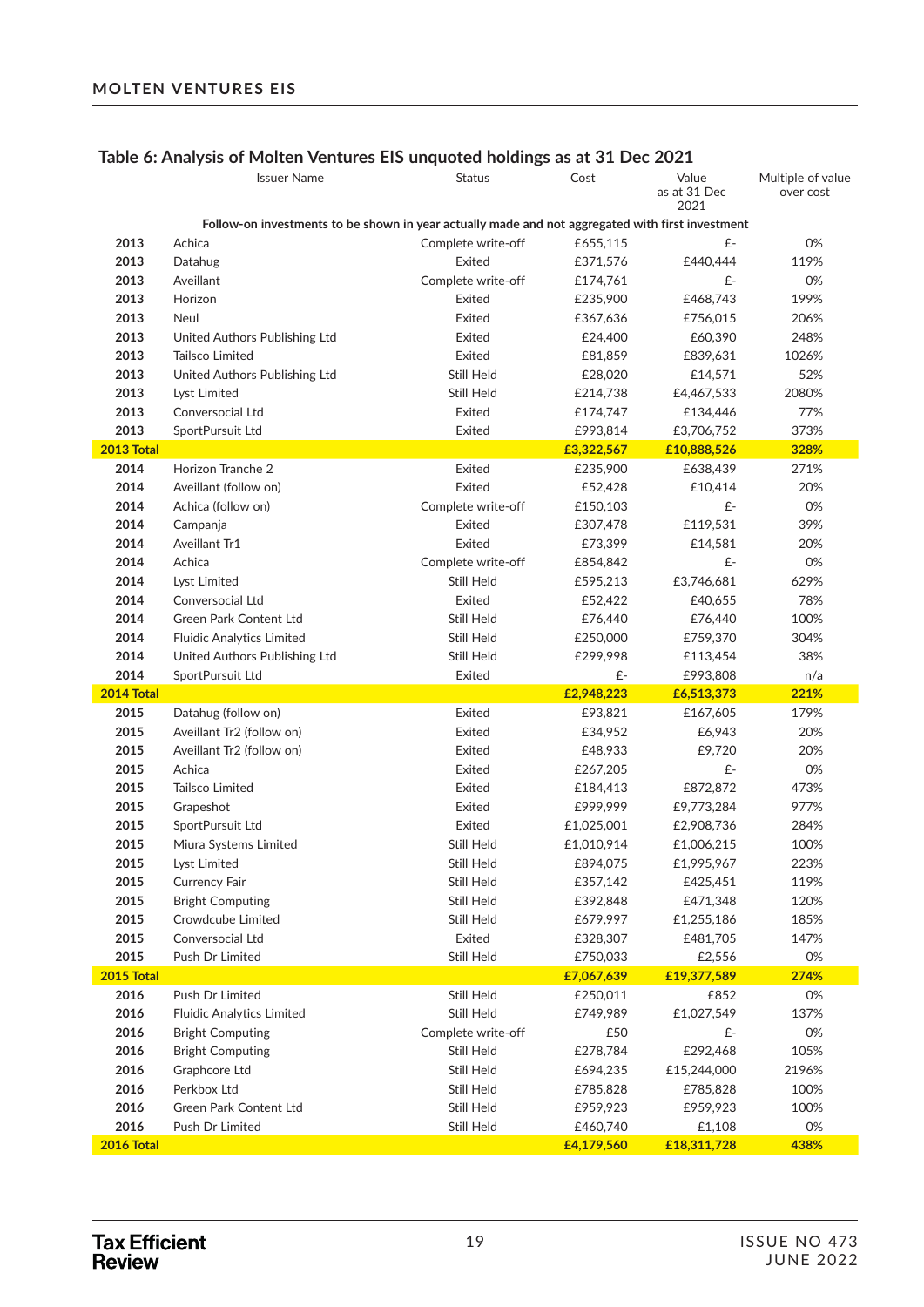### **Table 6: Analysis of Molten Ventures EIS unquoted holdings as at 31 Dec 2021**

|              | <b>Issuer Name</b>                                     | Status                   | Cost                      | Value<br>as at 31 Dec<br>2021 | Multiple of value<br>over cost |
|--------------|--------------------------------------------------------|--------------------------|---------------------------|-------------------------------|--------------------------------|
| 2017         | Grapeshot                                              | Exited                   | £363,092                  | £1,743,372                    | 480%                           |
| 2017         | Podpoint                                               | Exited                   | £1,561,000                | £4,251,253                    | 272%                           |
| 2017         | Realeyes (Holdings) Ltd                                | Still Held               | £521,496                  | £134,762                      | 26%                            |
| 2017         | Resolving Ltd                                          | Still Held               | £370,446                  | £315,968                      | 85%                            |
| 2017         | United Authors Publishing Ltd                          | Still Held               | £527,720                  | £110,874                      | 21%                            |
| 2017         | Miura Systems Limited                                  | Still Held               | £86,573                   | £240,731                      | 278%                           |
| 2017         | United Authors Publishing Ltd                          | Still Held               | £495,272                  | £104,057                      | 21%                            |
| 2017         | leso Digital Health Ltd                                | Still Held               | £2,113,064                | £3,672,311                    | 174%                           |
| 2017         | Streetteam Software Ltd                                | Still Held               | £1,605,152                | £1,388,041                    | 86%                            |
| 2017 Total   |                                                        |                          | £7,643,815                | £11,961,369                   | 156%                           |
| 2018         | Podpoint                                               | Exited                   | £1,107,766                | £2,446,076                    | 221%                           |
| 2018         | Push Dr Limited                                        | Still Held               | £1,207,595                | £981                          | 0%                             |
| 2018         | <b>Bright Computing</b>                                | Still Held               | £150,507                  | £604,445                      | 402%                           |
| 2018         | Push Dr Limited                                        | Still Held               | £685,052                  | £556                          | 0%                             |
| 2018         | <b>Bright Computing</b>                                | Still Held               | £739,261                  | £3,044,546                    | 412%                           |
| 2018         | Evonetix Ltd                                           | Still Held               | £1,004,524                | £1,507,641                    | 150%                           |
| 2018         | Light Blue Optics Ltd                                  | Complete write-off       | £440,808                  | £-                            | 0%                             |
| 2018         | AppUX Ltd                                              | Complete write-off       | £412,496                  | £-                            | 0%                             |
| 2018         | <b>Endomagnetics Ltd</b>                               | Still Held               | £3,898,967                | £13,203,202                   | 339%                           |
| 2018         | Realeyes (Holdings) Ltd                                | Still Held               | £434,850                  | £106,004                      | 24%                            |
| 2018         | <b>IXL PremFina Ltd</b>                                | Exited                   | £926,176                  | £809,111                      | 87%                            |
| 2018         | Resolving Ltd                                          | Still Held               | £1,942,207                | £1,093,458                    | 56%                            |
| 2018         | Roomex Ltd                                             | Still Held               | £2,374,367                | £2,322,945                    | 98%                            |
| 2018         | Apperio Ltd                                            | Still Held               | £2,950,135                | £1,475,053                    | 50%                            |
| 2018         | Crowdcube Limited                                      | Still Held               | £1,586,544                | £4,017,941                    | 253%                           |
| 2018         | Perkbox Ltd                                            | Still Held               | £3,676,124                | £3,676,043                    | 100%                           |
| 2018 Total   |                                                        |                          | £23,537,380               | £34,308,002                   | 146%                           |
| 2019         | <b>Fluidic Analytics Limited</b>                       | Still Held               | £3,966,350                | £3,966,350                    | 100%                           |
| 2019         | Back Office Technology Ltd                             | Still Held               | £2,787,403                | £22,211,535                   | 797%                           |
| 2019         | Hadean Supercomputing Limited                          | Still Held               | £1,599,996                | £2,333,328                    | 146%                           |
| 2019         | United Authors Publishing Ltd                          | Still Held               | £73,112                   | £119,194                      | 163%                           |
| 2019         | Push Dr Limited                                        | Complete write-off       | £564,176                  | £699                          | 0%                             |
| 2019         | leso Digital Health Ltd                                | Still Held               | £545,882                  | £948,692                      | 174%                           |
| 2019         | Conversocial Ltd                                       | Exited                   | £1,000,000                | £1,396,172                    | 140%                           |
| 2019         | Perkbox Ltd                                            | Still Held               | £1,965,998                | £1,965,996                    | 100%                           |
| 2019         | Streetteam Software Ltd                                | Still Held               | £4,700,673                | £4,363,774                    | 93%                            |
| 2019         | United Authors Publishing Ltd                          | Still Held               | £246,497                  | £401,864                      | 163%                           |
| 2019         | Paragraf Limited                                       | Still Held               | £1,717,446                | £3,854,058<br>£542,169        | 224%                           |
| 2019<br>2019 | Realeyes (Holdings) Ltd<br>Sweepr Technologies Limited | Still Held<br>Still Held | £2,145,500                | £2,066,344                    | 25%<br>103%                    |
| 2019 Total   |                                                        |                          | £2,006,261<br>£23,319,293 | £44,170,174                   | 189%                           |
| 2020         | Light Blue Optics Ltd                                  | Still Held               | £103,802                  | £25,242                       | 24%                            |
| 2020         | Thought Machine Group                                  | Still Held               | £7,431,509                | £12,463,461                   | 168%                           |
| 2020         | Curio Labs Limited                                     | Still Held               | £1,100,922                | £1,100,862                    | 100%                           |
| 2020         | Push Dr Limited                                        | Still Held               | £19                       | £1,897                        | n/a                            |
| 2020         | Push Dr Limited                                        | Complete write-off       | £765,137                  | £949                          | 0%                             |
| 2020         | Freetrade Limited                                      | Still Held               | £2,400,000                | £9,467,158                    | 394%                           |
| 2020         | Evonetix Ltd                                           | Still Held               | £2,198,710                | £2,198,710                    | 100%                           |
| 2020         | Ravelin Technology Ltd                                 | Still Held               | £6,087,073                | £10,091,365                   | 166%                           |
| 2020         | Roomex Ltd                                             | Still Held               | £1,749,316                | £1,667,349                    | 95%                            |
| 2020         | Back Office Technology Ltd                             | Still Held               | £2,325,726                | £7,679,079                    | 330%                           |
|              |                                                        |                          |                           |                               |                                |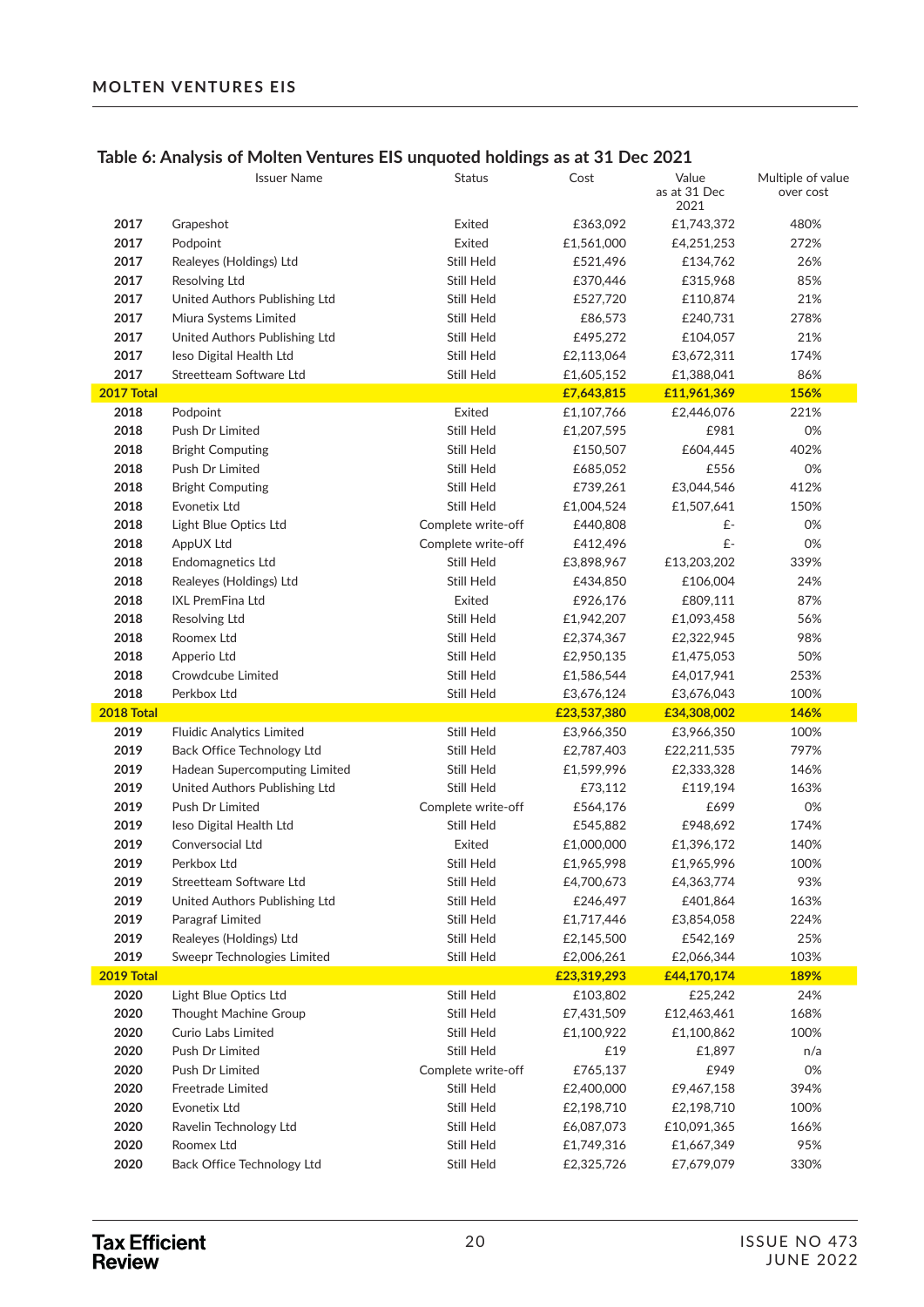#### **MOLTEN VENTURES EIS**

|                | <u>rabic of Arialysis of Molteri veritures Lib diriguoted holdings as at 51 Dec 2021</u> |               |              |                               |                                |  |  |  |
|----------------|------------------------------------------------------------------------------------------|---------------|--------------|-------------------------------|--------------------------------|--|--|--|
|                | <b>Issuer Name</b>                                                                       | <b>Status</b> | Cost         | Value<br>as at 31 Dec<br>2021 | Multiple of value<br>over cost |  |  |  |
| 2020           | Streetteam Software Ltd                                                                  | Still Held    | £728,159     | £702.855                      | 97%                            |  |  |  |
| 2020           | Endomagnetics Ltd                                                                        | Still Held    | £4,075,501   | £8,458,239                    | 208%                           |  |  |  |
| 2020           | Push Dr Limited                                                                          | Still Held    | £1,075,211   | £3.999                        | 0%                             |  |  |  |
| 2020 Total     |                                                                                          |               | £30,041,085  | £53,861,164                   | 179%                           |  |  |  |
| 2021           | PrimaryBid Limited                                                                       | Still Held    | £3,052,973   | £3,052,973                    | 100%                           |  |  |  |
| 2021           | <b>Fluidic Analytics Limited</b>                                                         | Still Held    | £649,997     | £649,997                      | 100%                           |  |  |  |
| 2021           | River Lane Research Limited                                                              | Still Held    | £2,972,977   | £2,972,977                    | 100%                           |  |  |  |
| 2021           | Guybrush Limited                                                                         | Still Held    | £889,382     | £889,382                      | 100%                           |  |  |  |
| 2021           | <b>Focal Point</b>                                                                       | Still Held    | £1,979,997   | £1,979,997                    | 100%                           |  |  |  |
| 2021           | Cervest Limited                                                                          | Still Held    | £4.330.359   | £4,330,359                    | 100%                           |  |  |  |
| 2021           | leso Digital Health Ltd                                                                  | Still Held    | £3,333,287   | £3,333,287                    | 100%                           |  |  |  |
| 2021           | Global Satellite Vu Ltd                                                                  | Still Held    | £1,954,734   | £1,954,734                    | 100%                           |  |  |  |
| 2021           | <b>All Plants Limited</b>                                                                | Still Held    | £2,354,540   | £2,354,540                    | 100%                           |  |  |  |
| 2021 Total     |                                                                                          |               | £21,518,248  | £21,518,248                   | 100%                           |  |  |  |
| <b>Overall</b> |                                                                                          |               | £123,577,808 | £220,910,173                  | 179%                           |  |  |  |

### **Table 6: Analysis of Molten Ventures EIS unquoted holdings as at 31 Dec 2021**

 *Source: Molten Ventures EIS*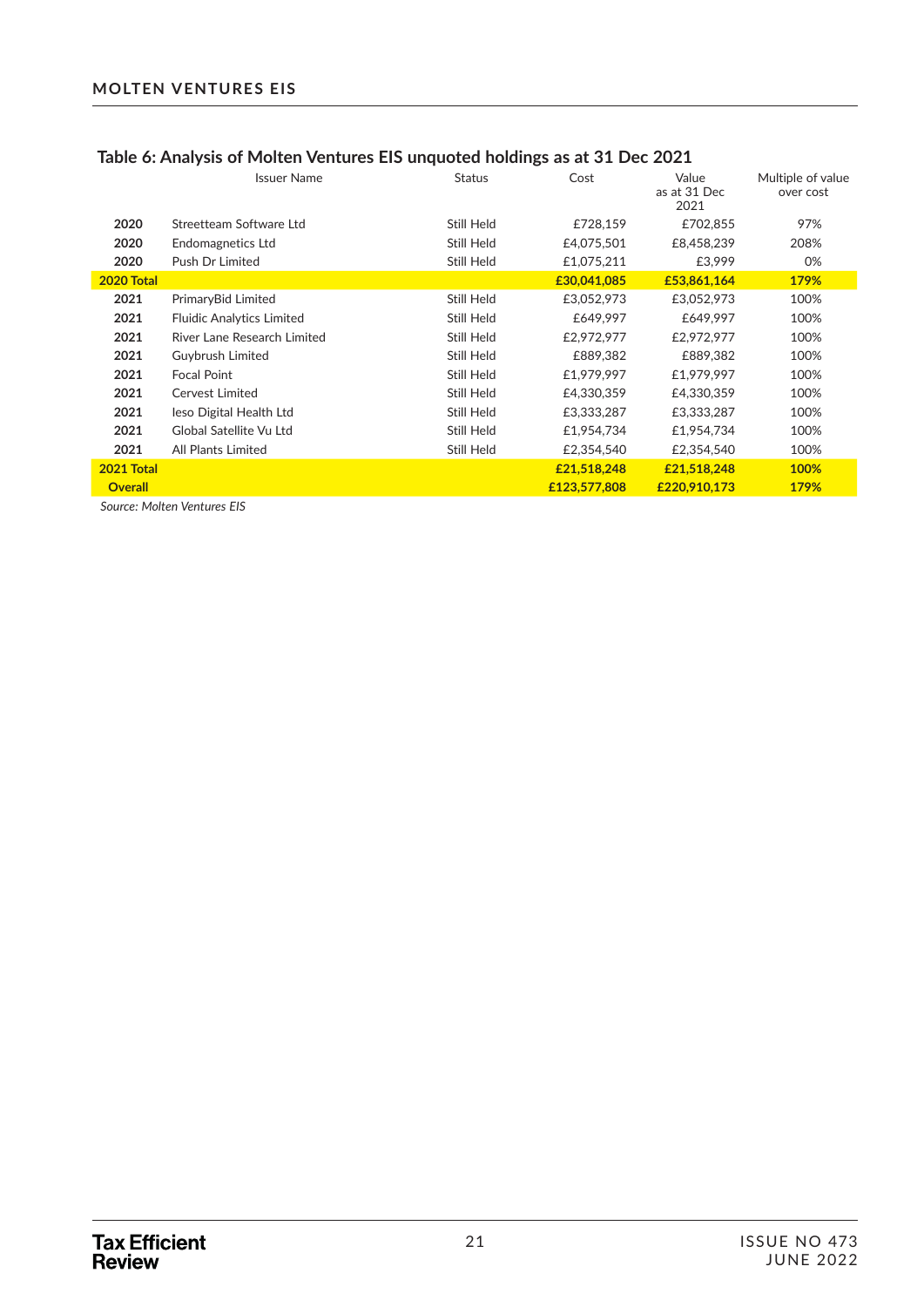| Investee name                        | Amount<br>invested<br>£m | Current<br>Value<br>£m | Date<br>of first<br>invest-<br>ment | Syndicated | Lead investor | Structure<br>of<br>invest-<br>ment | Industry<br>sector                                   | Financing stage                       | Valuation<br>method                                                                               | Multiple of<br>cost |
|--------------------------------------|--------------------------|------------------------|-------------------------------------|------------|---------------|------------------------------------|------------------------------------------------------|---------------------------------------|---------------------------------------------------------------------------------------------------|---------------------|
| Graphcore Ltd                        | 0.69                     | 15.53                  | $Sep-16$                            | Υ          | Υ             | Equity                             | Technology<br>Hardware &<br>Equipment                | Later Stage, Pre-<br>profit expansion | Uplift in value,<br>manager valu-<br>ation based on<br>price of recent<br>investment              | 22.37               |
| Lyst Limited                         | 1.70                     | 10.21                  | $Jan-13$                            | N          | Υ             | Equity                             | General<br><b>Retailers</b>                          | Later Stage, Pre-<br>profit expansion | Uplift in value,<br>manager valu-<br>ation based on<br>price of recent<br>investment              | 5.99                |
| <b>Back Office</b><br>Technology Ltd | 5.11                     | 29.89                  | Feb-19                              | N          | Υ             | Equity                             | Software &<br>Computer<br><b>Services</b>            | Later Stage, Pre-<br>profit expansion | Uplift in value,<br>manager valu-<br>ation based on<br>price of recent<br>investment              | 5.85                |
| Freetrade<br>Limited                 | 2.40                     | 9.47                   | Mar-20                              | N          | Υ             | Equity                             | General<br>Financial                                 | Later Stage, Pre-<br>profit expansion | Uplift in value,<br>manager valu-<br>ation based on<br>price of recent<br>investment              | 3.94                |
| <b>Bright</b><br>Computing           | 1.56                     | 4.41                   | Jul-15                              | Υ          | Υ             | Equity                             | Software &<br>Computer<br><b>Services</b>            | Later Stage, Pre-<br>profit expansion | Uplift in value,<br>manager valu-<br>ation based on<br>industry valu-<br>ation bench-<br>marks    | 2.83                |
| Endomagnetics<br>Ltd                 | 7.98                     | 21.66                  | Jul-18                              | N          | Υ             | Equity                             | Health Care<br>Equipment &<br><b>Services</b>        | Later Stage, Pre-<br>profit expansion | Uplift in value,<br>manager valu-<br>ation based on<br>price of recent<br>investment              | 2.72                |
| Crowdcube<br>Limited                 | 2.27                     | 5.27                   | $Oct-15$                            | Υ          | N             | Equity                             | General<br>Financial                                 | Later Stage, Pre-<br>profit expansion | Uplift in value,<br>manager valu-<br>ation based on<br>price of recent<br>investment              | 2.33                |
| Paragraf Limited                     | 1.72                     | 3.85                   | $Oct-19$                            | Υ          | N             | Equity                             | Construction<br>& Materials                          | Later Stage, Pre-<br>profit expansion | Uplift in value,<br>manager valu-<br>ation based on<br>price of recent<br>investment              | 2.24                |
| Thought<br>Machine Group             | 7.43                     | 12.46                  | Feb-20                              | N          | Υ             | Equity                             | Software &<br>Computer<br><b>Services</b>            | Later Stage, Pre-<br>profit expansion | Uplift in value,<br>manager valu-<br>ation based on<br>price of recent<br>investment              | 1.68                |
| Ravelin<br>Technology Ltd            | 6.09                     | 10.09                  | Jun-20                              | N          | Υ             | Equity                             | Software &<br>Computer<br>Services                   | Later Stage, Pre-<br>profit expansion | Uplift in value,<br>manager valu-<br>ation based on<br>industry valu-<br>ation bench-<br>marks    | 1.66                |
| Hadean<br>Supercomputing<br>Limited  | 1.60                     | 2.33                   | Apr-19                              | N          | Υ             | Equity                             | Software &<br>Computer<br><b>Services</b>            | Later Stage, Pre-<br>profit expansion | Uplift in value,<br>manager valu-<br>ation based on<br>industry valu-<br>ation bench-<br>marks    | 1.46                |
| leso Digital<br>Health Ltd           | 5.99                     | 7.95                   | $Dec-17$                            | N          | Υ             | Equity                             | <b>Health Care</b><br>Equipment &<br><b>Services</b> | Later Stage, Pre-<br>profit expansion | Uplift in value,<br>manager valu-<br>ation based on<br>price of recent<br>investment              | 1.33                |
| Currency Fair                        | 0.36                     | 0.43                   | Jul-15                              | Υ          | N             | Equity                             | General<br>Financial                                 | Later Stage, Pre-<br>profit expansion | Uplift in value,<br>manager valu-<br>ation based on<br>price of recent<br>investment              | 1.19                |
| <b>Evonetix Ltd</b>                  | 3.20                     | 3.71                   | May-18                              | N          | Υ             | Equity                             | Pharmaceuticals<br>&<br>Biotechnology                | Early Stage, Pre-<br>Revenue          | Uplift in value,<br>manager valu-<br>ation based on<br>price of recent<br>investment              | 1.16                |
| <b>Fluidic Analytics</b><br>Limited  | 5.62                     | 6.40                   | $Dec-14$                            | Υ          | N             | Equity                             | Health Care<br>Equipment &<br><b>Services</b>        | Later Stage, Pre-<br>profit expansion | Uplift in value,<br>manager<br>valu-<br>ation based on<br>industry valu-<br>ation bench-<br>marks | 1.14                |

#### Table 7: **Molten Ventures EIS Unquoted portfolio analysis for Tax Efficient Review as at 31st Dec 2021**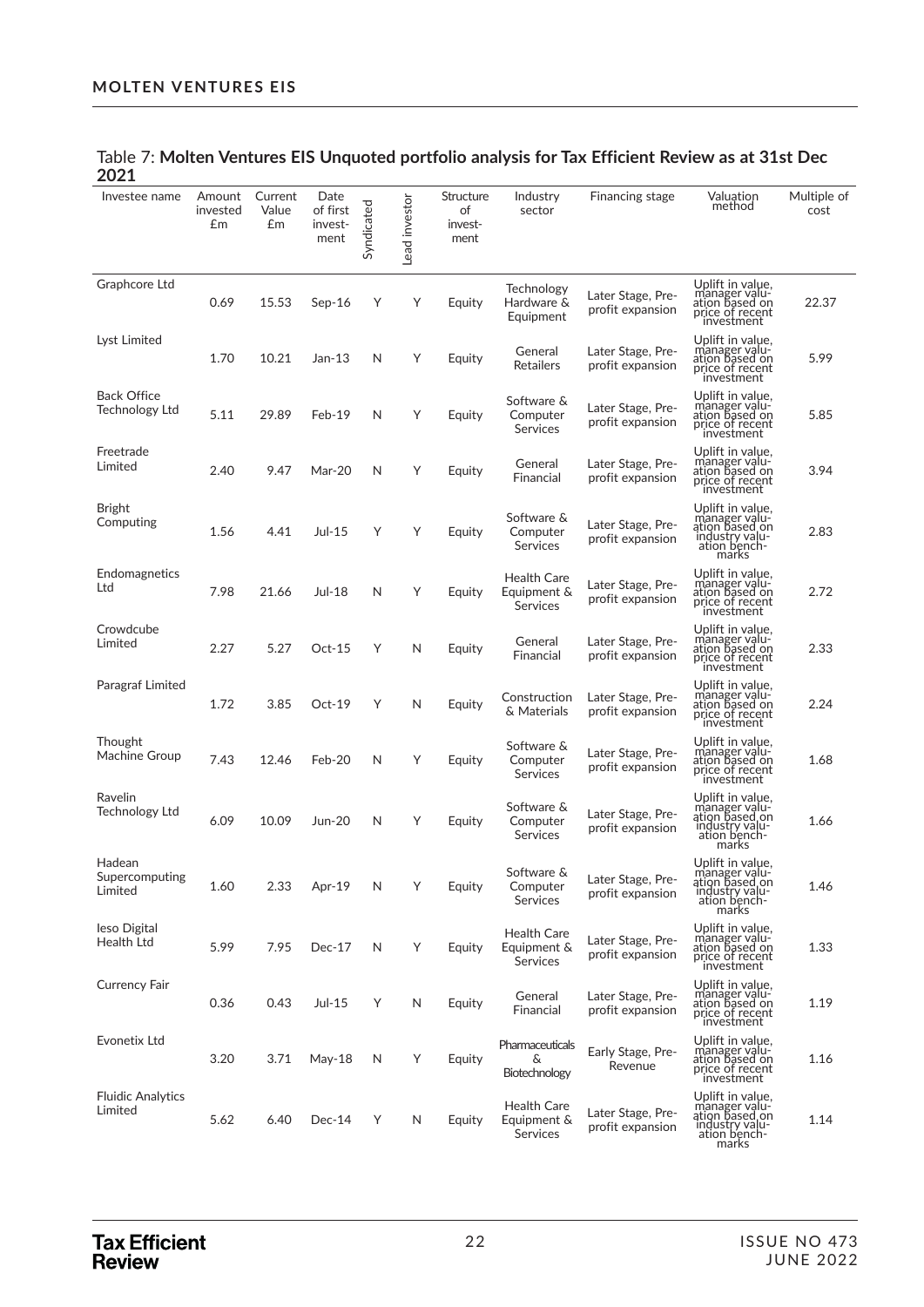| Investee name                            | Amount<br>invested<br>Em | Current<br>Value<br>Em   | Date<br>of first<br>invest-<br>ment | Syndicated | Lead investor | Structure<br>of<br>invest-<br>ment | Industry<br>sector                        | Financing stage                       | Valuation<br>method                                                                            | Multiple of<br>cost |
|------------------------------------------|--------------------------|--------------------------|-------------------------------------|------------|---------------|------------------------------------|-------------------------------------------|---------------------------------------|------------------------------------------------------------------------------------------------|---------------------|
| Miura Systems<br>Limited                 | 1.10                     | 1.25                     | Apr-15                              | Υ          | N             | Equity                             | Technology<br>Hardware &<br>Equipment     | Later Stage, Pre-<br>profit expansion | Uplift in value,<br>manager valu-<br>ation based on<br>industry valu-<br>ation bench-<br>marks | 1.14                |
| Sweepr<br>Technologies<br>Limited        | 2.01                     | 2.07                     | Dec-19                              | N          | Υ             | Equity                             | Software &<br>Computer<br>Services        | Early Stage, Pre-<br>Revenue          | Cost                                                                                           | 1.03                |
| All Plants<br>Limited                    | 2.35                     | 2.35                     | $Dec-21$                            | N          | Υ             | Equity                             | Food & Drug<br><b>Retailers</b>           | Later Stage, Pre-<br>profit expansion | Cost                                                                                           | 1.00                |
| Cervest Limited                          | 4.33                     | 4.33                     | $Oct-21$                            | N          | Υ             | Equity                             | Software &<br>Computer<br><b>Services</b> | Later Stage, Pre-<br>profit expansion | Cost                                                                                           | 1.00                |
| <b>Focal Point</b><br>Positioning Ltd    | 1.98                     | 1.98                     | Apr-21                              | N          | Υ             | Equity                             | Software &<br>Computer<br>Services        | Later Stage, Pre-<br>profit expansion | Cost                                                                                           | 1.00                |
| <b>Global Satelitte</b><br>Vu Limited    | 1.95                     | 1.95                     | <b>Nov-21</b>                       | Υ          | N             | Equity                             | Software &<br>Computer<br><b>Services</b> | Later Stage, Pre-<br>profit expansion | Cost                                                                                           | 1.00                |
| Green Park<br>Content Ltd                | 1.04                     | 1.04                     | Jul-14                              | N          | Υ             | Equity                             | Software &<br>Computer<br>Services        | Later Stage, Pre-<br>profit expansion | Cost                                                                                           | 1.00                |
| Guybrush<br>Limited                      | 0.89                     | 0.89                     | Apr-21                              | N          | Υ             | Equity                             | General<br><b>Retailers</b>               | Later Stage, Pre-<br>profit expansion | Cost                                                                                           | 1.00                |
| PrimaryBid<br>Limited                    | 3.05                     | 3.05                     | $Jan-21$                            | Y          | N             | Equity                             | General<br>Financial                      | Later Stage, Pre-<br>profit expansion | Cost                                                                                           | 1.00                |
| <b>River Lane</b><br>Research<br>Limited | 2.97                     | 2.97                     | Mar-21                              | N          | Υ             | Equity                             | Software &<br>Computer<br>Services        | Early Stage, Pre-<br>Revenue          | Cost                                                                                           | 1.00                |
| Perkbox Ltd                              | 6.43                     | 6.43                     | Dec-16                              | N          | Υ             | Equity                             | Software &<br>Computer<br>Services        | Later Stage, Pre-<br>profit expansion | Cost                                                                                           | 1.00                |
| Curio Labs<br>Limited                    | 1.10                     | 1.10                     | Feb-20                              | Υ          | N             | Equity                             | Media                                     | Later Stage, Pre-<br>profit expansion | Cost                                                                                           | 1.00                |
| Roomex Ltd                               | 4.12                     | 3.99                     | Oct-18                              | N          | Υ             | Equity                             | Travel &<br>Leisure                       | Later Stage, Pre-<br>profit expansion | Write-down up<br>to 15%                                                                        | 0.97                |
| Streetteam<br>Software Ltd               | 7.03                     | 6.45                     | $Dec-17$                            | N          | Υ             | Equity                             | Travel &<br>Leisure                       | Later Stage, Pre-<br>profit expansion | Write-down up<br>to 15%                                                                        | 0.92                |
| Resolving Ltd                            | 2.31                     | 1.41                     | Feb-17                              | N          | Υ             | Equity                             | Software &<br>Computer<br>Services        | Later Stage, Pre-<br>profit expansion | Write-down<br>26%-50%                                                                          | 0.61                |
| <b>United Authors</b><br>Publishing Ltd  | 1.70                     | 0.86                     | Dec-12                              | Υ          | Υ             | Equity                             | Media                                     | Later Stage, Pre-<br>profit expansion | Write-down<br>26%-50%                                                                          | 0.51                |
| Apperio Ltd                              | 2.95                     | 1.48                     | Nov-18                              | N          | Υ             | Equity                             | Software &<br>Computer<br><b>Services</b> | Later Stage, Pre-<br>profit expansion | Write-down<br>26%-50%                                                                          | 0.50                |
| Realeyes<br>(Holdings) Ltd               | 3.10                     | 0.78                     | Feb-17                              | Υ          | Υ             | Equity                             | Software &<br>Computer<br>Services        | Later Stage, Pre-<br>profit expansion | Write-down<br>51%-75%                                                                          | 0.25                |
| Kaptivo/Lifesize                         | 0.55                     | 0.03                     | Jun-18                              | Υ          | $\mathsf{N}$  | Equity                             | Technology<br>Hardware &<br>Equipment     | Later Stage, Pre-<br>profit expansion | Write-down<br>76%-100%                                                                         | 0.05                |
| Push Dr Limited                          | 5.76                     | 0.01                     | $Dec-15$                            | Υ          | Υ             | Equity                             | Health Care<br>Equipment &<br>Services    | Later Stage, Pre-<br>profit expansion | Write-down<br>76%-100%                                                                         | 0.00                |
| AppUX Ltd                                | 0.41                     | $\overline{\phantom{a}}$ | <b>Jul-18</b>                       | N          | Υ             | Equity                             | Software &<br>Computer<br>Services        | Early Stage, Pre-<br>Revenue          | Write-down<br>76%-100%                                                                         | $\overline{a}$      |
| <b>TOTALS</b>                            | £110.87m £188.11m        |                          |                                     |            |               |                                    |                                           |                                       |                                                                                                | 1.70                |

#### Table 7: **Molten Ventures EIS Unquoted portfolio analysis for Tax Efficient Review as at 31st Dec 2021**

 *Source: Molten Ventures EIS*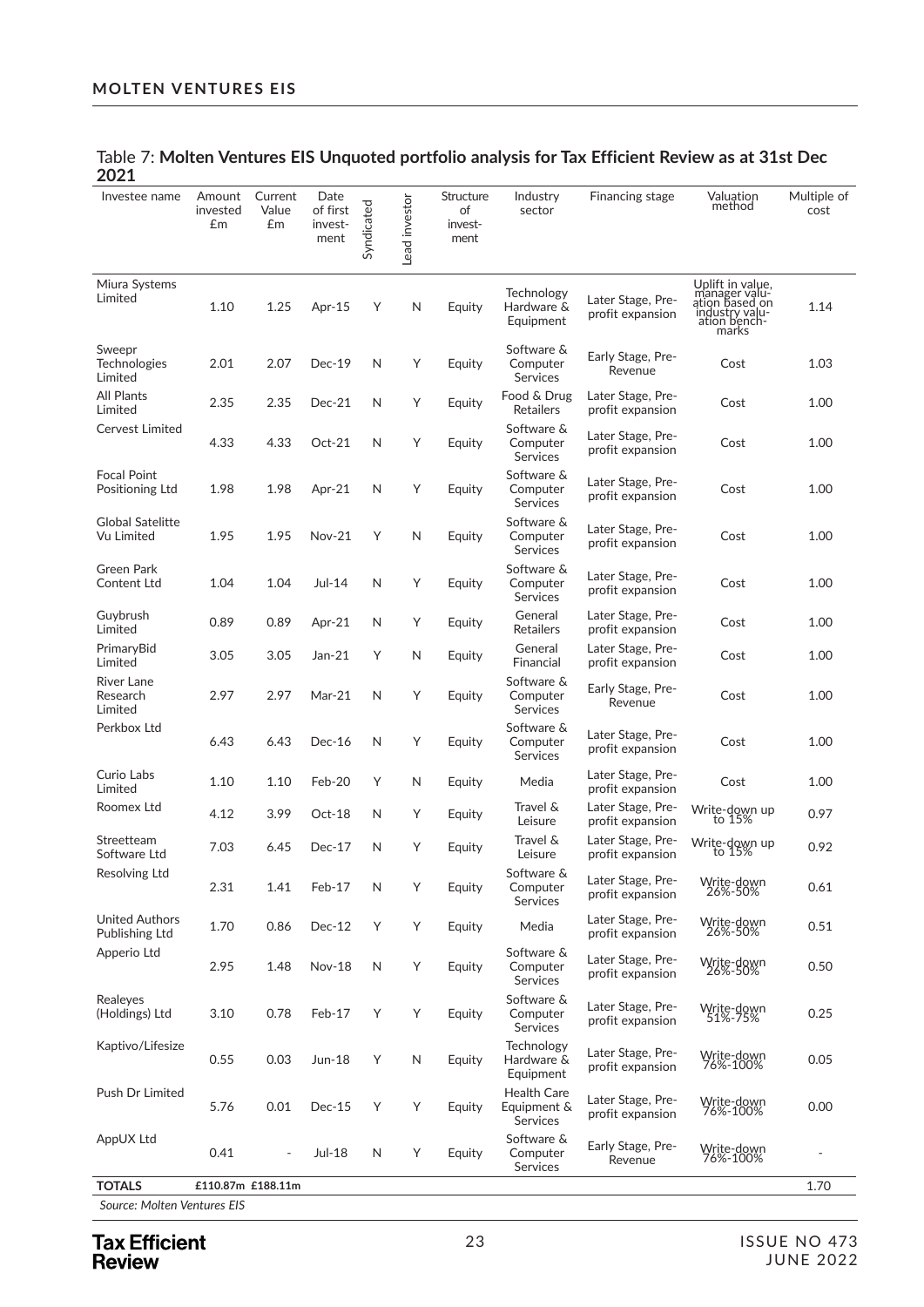| Table 8 (1 of 2). Realisation analysis including write-offs - since inception to 31st Dec 2021 |                                                                                        |                                                             |                                         |                                                                                        |                                         |                                         |                                         |
|------------------------------------------------------------------------------------------------|----------------------------------------------------------------------------------------|-------------------------------------------------------------|-----------------------------------------|----------------------------------------------------------------------------------------|-----------------------------------------|-----------------------------------------|-----------------------------------------|
| <b>Investee Company</b>                                                                        | Achica                                                                                 | Aveillant                                                   | Campanja                                | Conversocial                                                                           | Datahug                                 | Grapeshot                               | Horizon                                 |
| Name                                                                                           |                                                                                        |                                                             |                                         |                                                                                        |                                         |                                         | <b>Discovery</b>                        |
| Structure of invest-<br>ment (Equity/Debt)                                                     | Equity                                                                                 | Equity                                                      | Equity                                  | Equity                                                                                 | Equity                                  | Equity                                  | Equity                                  |
| Sector                                                                                         | eCommerce                                                                              | Technology,<br>hardware and<br>Equipment                    | Software.&<br>Computer ser-<br>vices    | Software.&<br>Computer ser-<br>vices                                                   | Software.&<br>Computer ser-<br>vices    | Software.&<br>Computer ser-<br>vices    | Healthcare                              |
| <b>Financing stage</b><br>when first invested                                                  | Later Stage,<br>Pre-profit<br>expansion                                                | Later Stage,<br>Pre-profit<br>expansion                     | Later Stage,<br>Pre-profit<br>expansion | Later Stage,<br>Pre-profit<br>expansion                                                | Later Stage,<br>Pre-profit<br>expansion | Later Stage,<br>Pre-profit<br>expansion | Later Stage,<br>Pre-profit<br>expansion |
| Board Seat (Yes/No)<br>Syndicated (Yes/No)<br>Amount EIS original-                             | Yes<br>Not initially                                                                   | Yes<br>Yes                                                  | Yes<br>Yes                              | Yes<br>Not initially                                                                   | Yes<br>No                               | Yes<br>Yes                              | Yes<br>Yes                              |
| ly invested (£000)                                                                             | 655,115                                                                                | 174,761                                                     | 307,478                                 | 174,747                                                                                | 371,576                                 | 999,999                                 | 235,900                                 |
| Date<br><b>Further investment</b><br>amounts (if any)<br>(£000 & dates)                        | 07/12/2012<br>1.004.945<br>27/06/2014<br>237,929<br>09/07/2015<br>92,617<br>24/07/2015 | 28/03/2013<br>125,827<br>11/06/2014<br>83,885<br>22/04/2015 | 04/04/2014                              | 24/05/2013<br>52,422<br>24/02/2014<br>328,307<br>15/12/2015<br>1,000,000<br>20/08/2019 | 27/03/2013<br>93,821<br>12/02/2015      | 17/12/2015<br>363.092<br>24/04/2017     | 30/05/2013<br>235,900<br>10/03/2014     |
| Realisations/<br>Dividends (£000 &<br>dates))                                                  | 0<br>28/11/2016                                                                        | 34,143<br>28/11/2017                                        | 174.668<br>14/08/2015                   | 2,005,379<br>20/08/2021                                                                | 592.896<br>07/11/2016                   | 11,233,793<br>15/05/2018                | 479,390<br>20/01/2017<br>640,703        |
| <b>Annual internal rate</b>                                                                    |                                                                                        |                                                             |                                         |                                                                                        |                                         |                                         | 19/07/2017                              |
| of return (%)                                                                                  | $-41.36%$                                                                              | $-19.08%$                                                   | $-8.22%$                                | 12.17%                                                                                 | 13.55%                                  | 79.62%                                  | 27.57%                                  |
| Length of invest-<br>ment (years)                                                              | 4                                                                                      | 5                                                           | 1                                       | 8                                                                                      | 4                                       | 2                                       | 4                                       |

### Table 8 (1 of 2): **Realisation analysis including write-offs - since inception to 31st Dec 2021**

 *Source: Molten Ventures EIS*

#### Table 8 (1 of 2): **Realisation analysis including write-offs - since inception to 31st Dec 2021**

| <b>Investee Company</b><br>Name                                 | Neul                                     | Podpoint<br><b>Holdings</b>           | <b>IXL Premfina</b>          | <b>SportPursuit</b>                        | Taisco                       | <b>Unbound</b>                        |
|-----------------------------------------------------------------|------------------------------------------|---------------------------------------|------------------------------|--------------------------------------------|------------------------------|---------------------------------------|
| Structure of invest-<br>ment (Equity/Debt)                      | Equity                                   | Equity                                | Equity                       | Equity                                     | Equity                       | Equity                                |
| Sector                                                          | Technology,<br>hardware and<br>Equipment | Electric Vehicle<br>Charging          | Insurance tech-<br>nology    | eCommerce                                  | eCommerce                    | eCommerce.<br>Publishing              |
| <b>Financing stage</b><br>when first invested                   | Early Stage, Pre-<br>Revenue             | Later Stage, Pre-<br>profit expansion | Early Stage, Pre-<br>Revenue | Later Stage, Pre-<br>profit expansion      | Early Stage, Pre-<br>Revenue | Later Stage, Pre-<br>profit expansion |
| Board Seat (Yes/No)                                             | Yes                                      | Yes                                   | Yes                          | Yes                                        | Yes                          | Yes                                   |
| Syndicated (Yes/No)                                             | Yes                                      | <b>No</b>                             | Yes                          | Not initially                              | Yes                          | Not initially                         |
| Amount EIS original-<br>ly invested (£000)                      | 367,636                                  | 1,561,000                             | 926,176                      | 993.814                                    | 81,859                       | 24,400                                |
| Date                                                            | 03/09/2013                               | 04/04/2017                            | 28/07/2018                   | 25/10/2013                                 | 13/12/2013                   | 20/12/2012                            |
| <b>Further investment</b><br>amounts (if any)<br>(£000 & dates) |                                          | 1,107,766<br>05/07/2018               |                              | 1,025,001<br>02/03/2015<br>∩<br>02/10/2015 | 186,005<br>27/11/2015        |                                       |
| Realisations/<br>Dividends (£000 &<br>dates))                   | 756.015<br>18/09/2014                    | 6,650,785<br>13/02/2020               | 809.111<br>20/07/2021        | 7.609.296<br>14/06/2021                    | 1.710.093<br>27/04/2018      | 60.390<br>31/03/2017                  |
| <b>Annual internal rate</b><br>of return (%)                    | 99.87%                                   | 46.00%                                | $-1.60%$                     | 53.04%                                     | 76.33%                       | 23.59%                                |
| Length of invest-<br>ment (years)                               | $\mathbf{1}$                             | 3                                     | 3                            | 8                                          | 4                            | $\overline{4}$                        |
|                                                                 |                                          |                                       |                              |                                            |                              |                                       |

 *Source: Molten Ventures EIS*